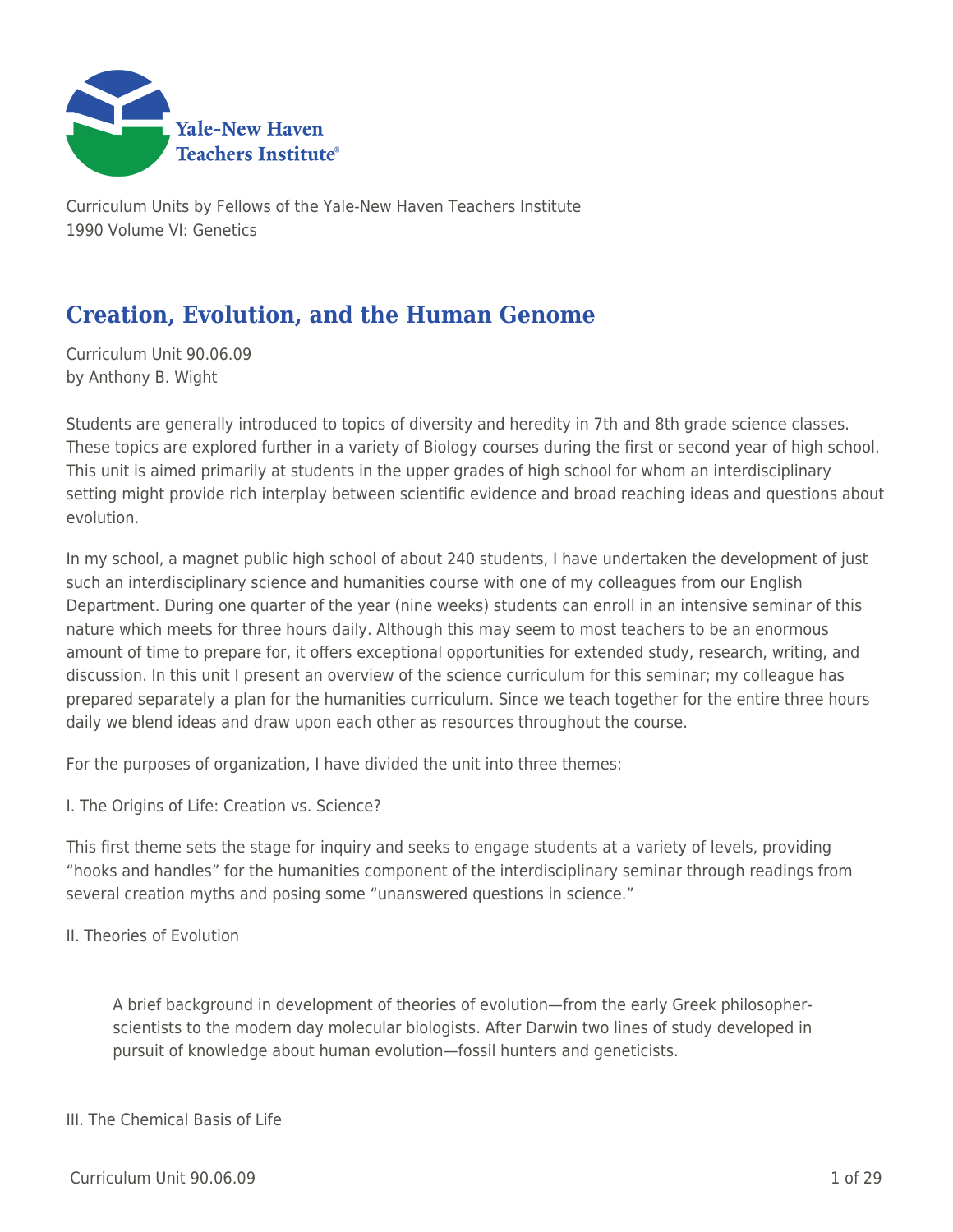Evolution from the perspective of late 20th century theorists—the molecular geneticists. The human genome, the pinnacle of chemical organization of human life, provides a glimpse, or snapshot, of the leading edge of present day evolution among humans and the arena for mutation and change in the future.

I. The Origins of Life: Creation vs. Science?

### *Objectives: Students should be able to*

1. explain the purpose of creation myths.

2. compare and contrast two different myths of creation and identify common themes and differences.

- 3. explain the difference between "creationist" and scientific views of life.
- 4. compare and contrast "hypothesis" and "theory" and give an example of each.
- 5. distinguish the characteristics of science from pseudoscience.
- 6. explain how a scientist works to resolve an "unanswered" question of science.

### *Strategies:*

1. Copies of several creation myths will be provided for study. Small groups of students will read, discuss, and present each myth to the class.

2. Reading of examples and discussion of relationships among biology, technology, and ethics.

3. Lecture: Introduction to Charles Darwin's life and work as one example of a scientist using observation—hypothesis—experiment—prediction—theory.

4. Development of concept map to distinguish between science and pseudoscience.

5. Written summary of class discussion of the Huck Finn and Jim debate over the origin of stars.

6. Group study and discussion of unanswered or "open" science questions—written summary by students for sharing with the class, based on reading of articles:1

- a. Did the Universe Have a Beginning?
- b. Did Life on Earth Arise by Chance?
- \_\_\_\_ c. Where Did the First Animals Come From?
- d. Do We Share Common Ancestry With Apes?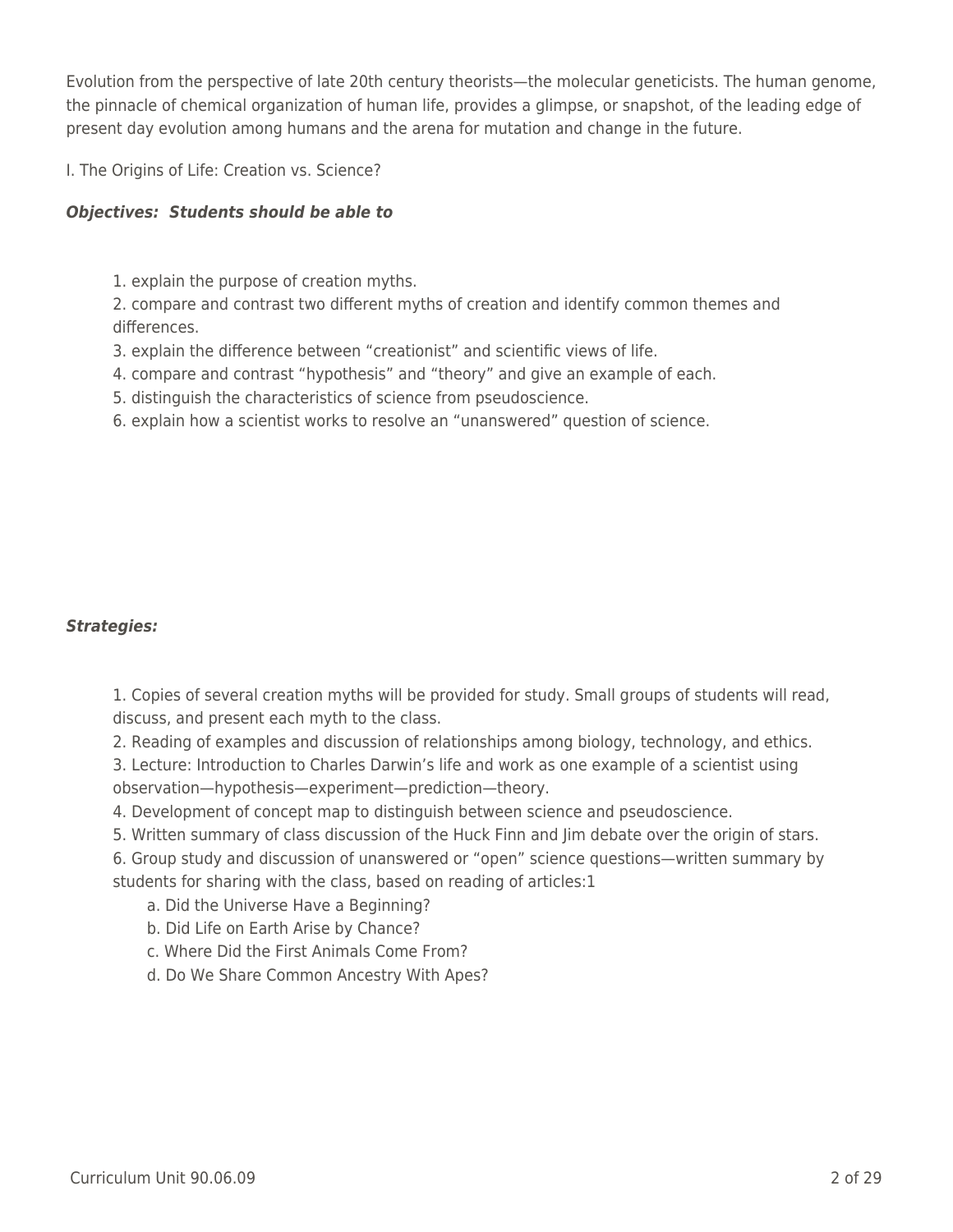*Discussion: We had the sky, up there, all speckled with stars, and we used to lay on our backs and look up at them, and discuss about whether they was made, or only just happened—Jim he allowed they was made, or only just happened; I judged it would have took too long to make so many. Jim said the moon could a laid them; well, that looked kind of reasonable, so I didn't say nothing against it, because I've seen a frog lay most as many, so of course it could be done. <sup>2</sup>* In Mark Twain's classic American novel, Huckleberry Finn, quoted above, Huck and Jim ponder the world and how it came to be. Without knowing much science or philosophy or religion, they wrestle with the profound question of whether some ultimate purpose lies behind the world. Is all existence the result of a creator—God, or of self-directed forces of happenstance (or, perhaps, to some combination of "first cause" and random after effect)?

At the heart of wisdom is the search for an answer to that question. If stars "only just happened, "then nature can be seen as merely due to random, accidental events and processes. This answer might imply that human beings are only physical objects without value or intrinsic worth. Likewise, if stars were "made" then perhaps all nature was meant to be. All living things might be viewed as purposeful, bearing the signs of a creator's intentions. Life takes on a sacred dimension. Humans, especially, become obligated to treat each other and their whole earthly environment with dignity and respect. A sense of connectedness and interdependence among living organisms is a common thread which runs throughout creation myths from widely different cultures. Perhaps a resurgence of this awareness accounts in part for the recent large scale outpouring of concern for the future of the earth.

But there is a danger in over-romanticizing this "creationist" interpretation of life. When Huck and Jim decide that the moon gave birth to the stars, their answer, however satisfying at the moment, makes no sense from a scientific standpoint. It is contradicted by too much evidence.

The welfare of any modern nation depends on its science and technology. U.S. industry, national defense, even health, rely on progress in fields such as geology, physics, and genetics. Science implies scientists, who must be accurately taught. In schools and colleges, there can be no contamination of the teaching of science by irrelevant philosophies or prejudices, no matter how time honored these may be. 3

Philip Dunne, in the above statement published recently, emphasizes our current predicament as science educators: Science teachers today are often wary of an ongoing controversy—the American public seems divided over what students should be taught about origins, particularly human origins. Yet when science is properly taught, questions of origins become opportunities for classroom dialogue. Students who learn to distinguish between scientific discoveries and the assumptions buried within them gain a better appreciation of what science is. Similarly, an understanding that a scientific theory is not a "guess," but a well-tested hypothesis which not only explains evidence but predicts future data, can eliminate some of the popular confusion which posits belief in the Bible, Koran, or other religious canons as equal to "belief" in science.

For some of the deepest questions about life's meaning and purpose, religious faith is part of the investigative process. The methods of science seek to investigate the *how and when*, but cannot step outside nature to probe why things exist or whether a greater intelligence lies behind our own existence. 4 "The mystery of creation, as every real scientist is quick to admit, is not one that science is capable of solving." 5 For many students, however, the two sets of questions ("how" versus "why") appear confused and entangled.

Scientific knowledge keeps expanding and thus students must always be taught some things that were unknown when their parents went to school. But good science teaching means more than conveying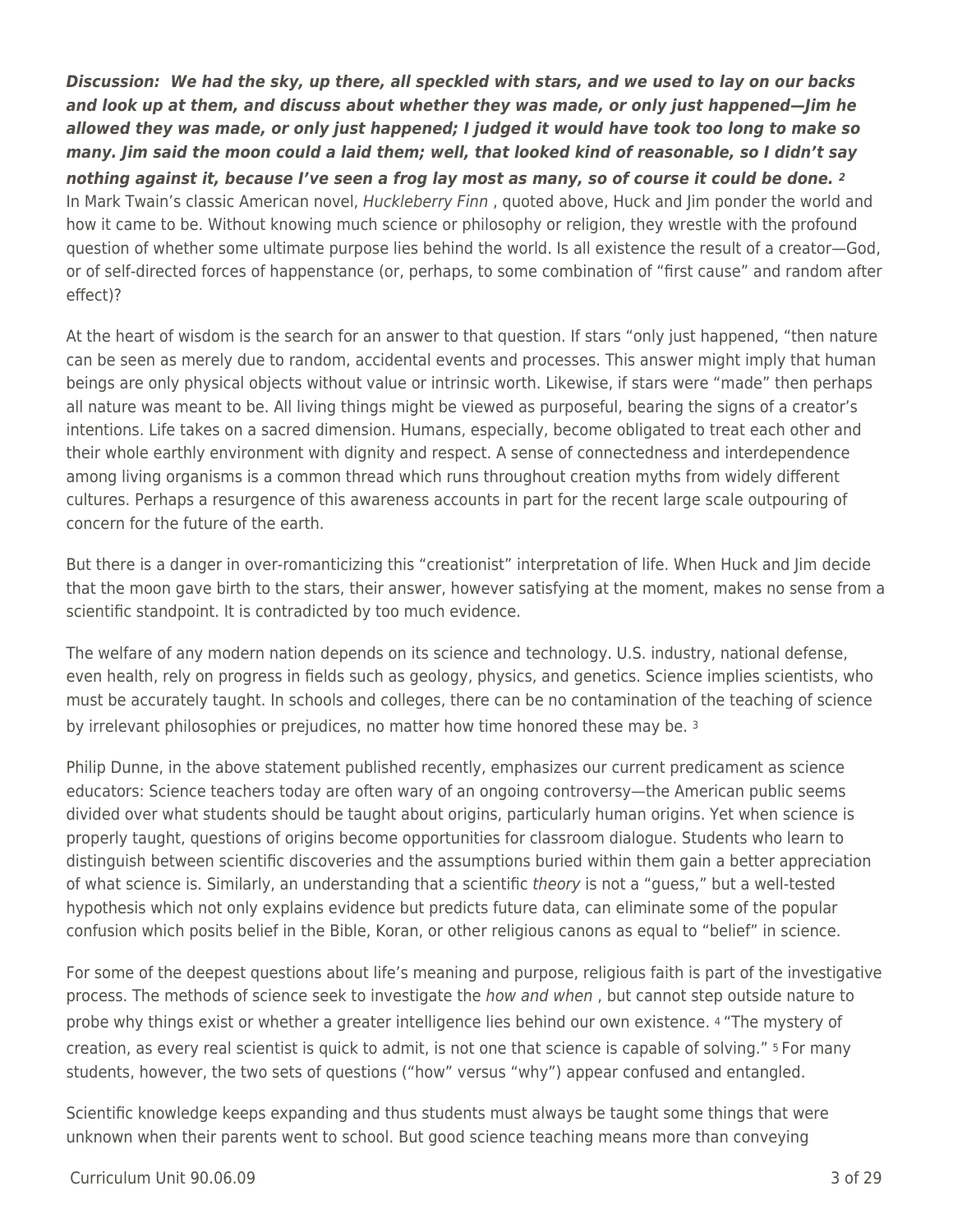information about what scientists have learned. A more vital task is teaching the particular way that scientists look at the world. The fact that this way may not be fully appreciated by even technologically sophisticated students makes the prospect quite challenging. Valid scientific conclusions are based on valid evidence. Students need to learn how to evaluate evidence as scientists are trained to do—essentially taking all relevant facts into consideration while searching for still more evidence. How the world works is what scientists are continually investigating, and research has led to tremendous improvements in food, medicine, health care, computers, etc. However, in gaining knowledge, scientists have also challenged the way people think and this sometimes causes problems. To provide both rationale and guidelines for constructive classroom dialogue, students will need to clarify terms and practice the skill of identifying similarities and differences between the concepts of "science" and "pseudoscience." Drawing a concept map as a lecture/note taking exercise may help achieve these goals.

## **Creation or Evolution—A False Dichotomy**

Creation myths and stories—the mineral-rich bedrock of religious thought—offer explanations for the origins of human life as experienced by the peoples from whom the myths developed. Whether serendipitous act, Supreme Intelligence, godly conflicts, or other "first cause" is identified in the myths, they have in common the attempt to explain human interactions and foibles, interdependence and relationships among living things, relation of life to earth, or purposes of life. The heart of religion is searching for meaning and in this quest curiosity about what came before as well as what might follow is often addressed.

In biology, evolution is often presented historically as an idea or concept which gradually replaced the early 19th-century concept of a "static" creation in which not much had changed since "the beginning." Geological evidence accumulated during the 18th and 19th centuries to such an extent that scientists became convinced Earth had a very long history of changes. Examination of the evidence for physical changes of the earth revealed forms of life that were no longer existent. None of the present life forms had been on the earth throughout its entire history and human beings seemed to be newcomers to a comparatively very old planet.

It is commonly believed that science and biblical (revealed) religion have always been at war with each other. Such belief is not supported by historical study. Western science and religion went hand-in-hand in the reading of earth's history for centuries. The static view of the world had been the commonly accepted interpretation of both the physical data and the biblical creation story. It is reasonable to venture that science did not advance until scientists overcame their religious assumptions and viewed evidence from a new perspective.

Perhaps, surprisingly, biblical imagery—an orderly creation by a dependable, consistent God—was one factor that freed the reins of science and gave a strong push toward development of understanding of the natural world. In a world which religion had proclaimed both "good" and the product of Supreme Intelligence, observation, measurement, description, and prediction were both possible and necessary. Galileo, a devout Christian, is reputed to have said that the Bible "taught how to go to heaven" but science explained "how the heavens go." (Of course, it must be noted that Galileo spent the last years of his life under virtual house arrest because he refused the Roman Catholic Pope's demand that he repudiate his observations of the orbits of planets about the sun, in contradiction to official church doctrine that the earth is the center of the universe. It was not until the early 1980s, 300 years after Galileo's death, that the Roman Church officially acknowledged modern science by quietly publishing an edict pardoning Galileo!)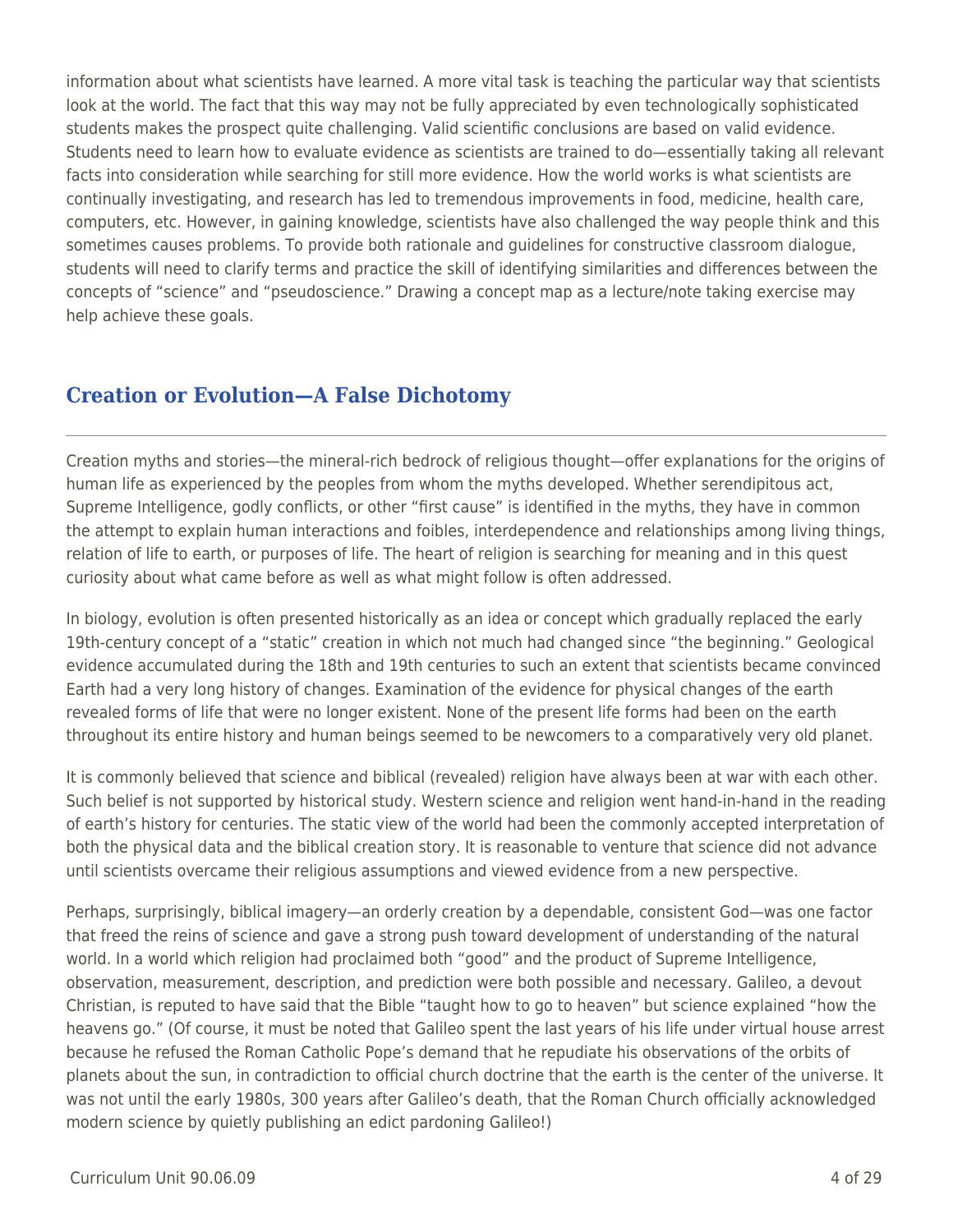Even in Darwin's time, many religious believers accepted evidence for great changes over long periods of geological time without losing faith that such changes were ultimately the work of a Supreme Being. They were comfortable with separating questions of when new forms of life appeared from questions of how this happened. "the modern picture of how life changed over time was developed by geologists who believed in divine creation. The geologic column and the basic facts of fossil succession were established in science (and accepted by most theologians) by about 1840, some twenty years before Darwin proposed a mechanism to explain how such changes had taken place." 6 Human interest in evolution had always been more complex than simply the opposition of scientific versus religious viewpoints. As legal historian Edward J. Larson had pointed out, science teachers deal not so much with science itself but with "public science"—a compromise between scientific thought and public policy which has a complicated history. 7

After the famous Scopes trial during 1925 in Tennessee, evolution nearly disappeared from American high school textbooks, reappearing only after the Soviet Union launched Sputnik in 1957. 8 Sensing an urgent need for improved mathematics and science education, the federal government funded a variety of curriculum development projects including the Biological Sciences Curriculum Study (BSCS). Several high school biology texts produced by BSCS were integrated around evolutionary concepts. BSCS has kept up with the explosive growth of information and ideas in biology since the first publications and its sixth edition of Biological Science — A Molecular Approach published in 1990 offers an exceptionally thorough treatment of current biological concepts for advanced high school students. Although evolution remains a key organizing concept, the latest text has been broadened to include among its unifying themes diversity, genetic continuity, environment, science and society, history of biological concepts, and science as inquiry. This text is most highly recommended for students studying topics in genetics and the unfolding of evolutionary thinking.

Even with the virtually universal acceptance by scientists of evolutionary theory and the publication of highly acclaimed, authoritative, and clearly explained texts such as the BSCS editions, there is still some lingering controversy over human origins and evolutionary development in the realm of "public science," which is, after all, where we all teach. Within the last two decades dedicated, well-organized groups have promoted the teaching of "creationism" or "creation-science"—perhaps the best example of "pseudoscience" since the Midas and the alchemists. Numerous court battles have been waged in attempts to promote "theories of creation" as deserving of equal time with theories of evolution in science classrooms. In every case, culminating in 1990 with the U.S. Supreme Court decision Edwards v. Aquillard, the creationists have been defeated, primarily because creation concepts do not fit the fundamental definition of science which holds that theory derives from data collected through observation and experimentation. 9 Every step of the scientific process must be open to scrutiny, review and reproducibility of results. As the old joke goes, "God never secured tenure among the scientific community because He or She performed an experiment which no one has been able to repeat, peers could not be found to review the work, and He or She only published one book!"

As teachers of diverse middle and high school students, we must recognize that we are treading on fascinating but tender ground when we raise questions about human origins. In the world of public science, integrity of our scientific training demands that we teach that scientists defend evolution because they regard it as a key biological concept. Meanwhile, many American citizens cherish creation as a basic religious doctrine or concept. Direct conflict between these concepts or world views can erupt at any time in discussion or can underlie a student's responses in writing. Integrity to our overlap pedagogical training demands that we be sensitive to our students' wrestling with a controversy—at whatever level it grasps them. I urge teachers to "seize the opportunity," however it presents itself, to move students along in their understanding of the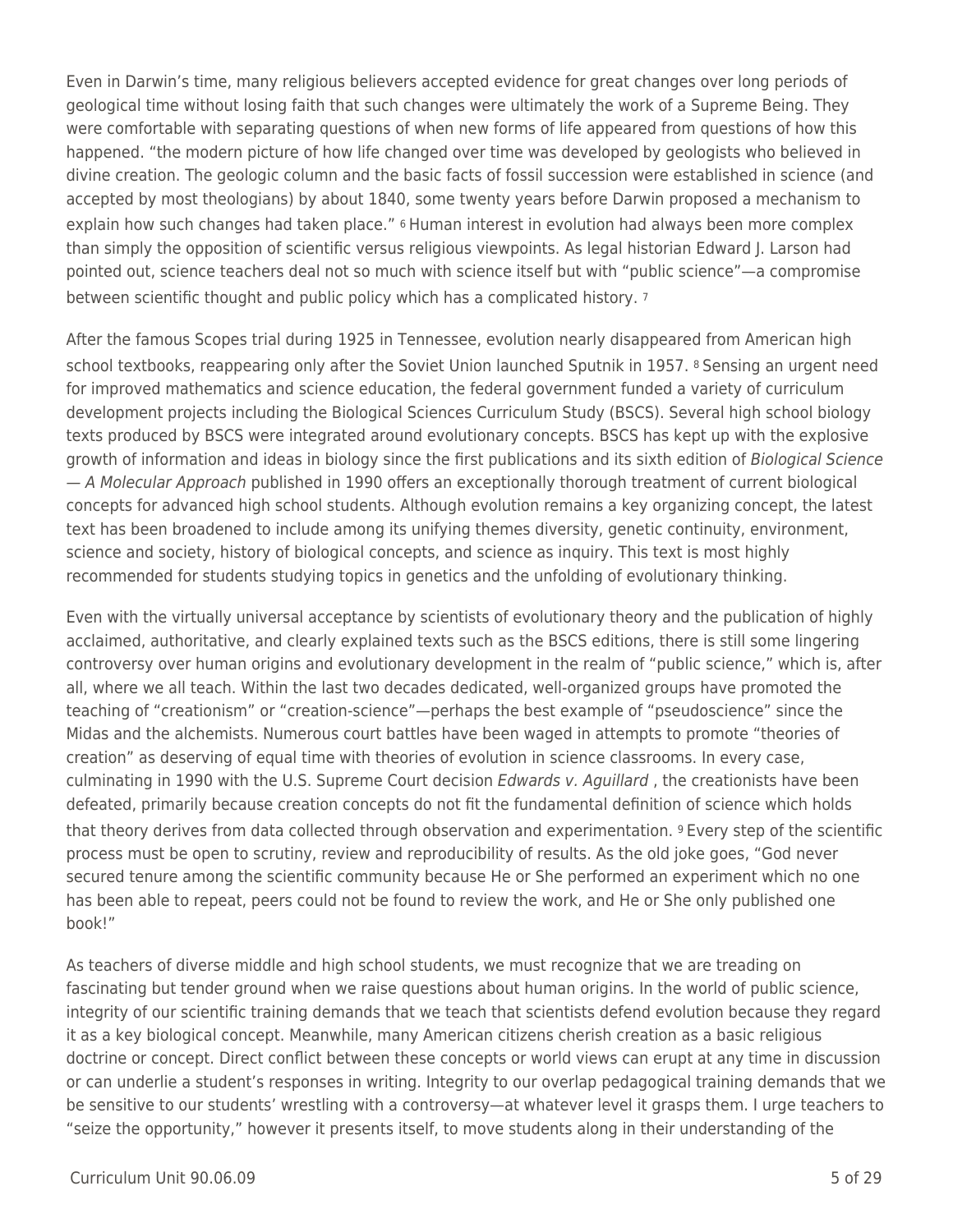concepts and in their sensitivity to how they and their classmates feel about the nuances and implications of various theories and ideas. Standard techniques for guiding classroom discussion will be helpful: a brief review of seven suggestions focused on evolution has been prepared by the American Scientific Affiliation and may prove a valuable teaching resource for this unit.

# **Conclusion:**

Writers of mythologies, free to roam the breadth of human imagination, are "limited" by the extent of their linguistic expression. Modern scientists—even armed with vast new technologies—are limited by the constraints of a discipline which requires inquiry to meet rational, quantitative standard. Yet math and science have in common a searching, investigative outlook toward life. As paleontologist Stephen Jay Gould recently stated:

. . . there are about half a dozen scientific subjects that are immensely intriguing to people because they deal with fundamental issues that disturb us and cause us to wonder. . .[scientific study of] evolution is one of those subjects. It attempts, insofar as science can, to answer the questions of

what our life means, why we are here, where we come from, who we are related to, what has happened through time, and what has been the history of this planet.

These are the questions that all thinking people have to ponder. 10

## II. Theories of Evolution

## *Objectives: Students should be able*

- 1. To outline the history of thinking about evolution.
- 2. To give examples of the evidence used to develop and defend theories of evolution.
- 3. To identify several key thinkers in the history of evolution and their contributions to the debate.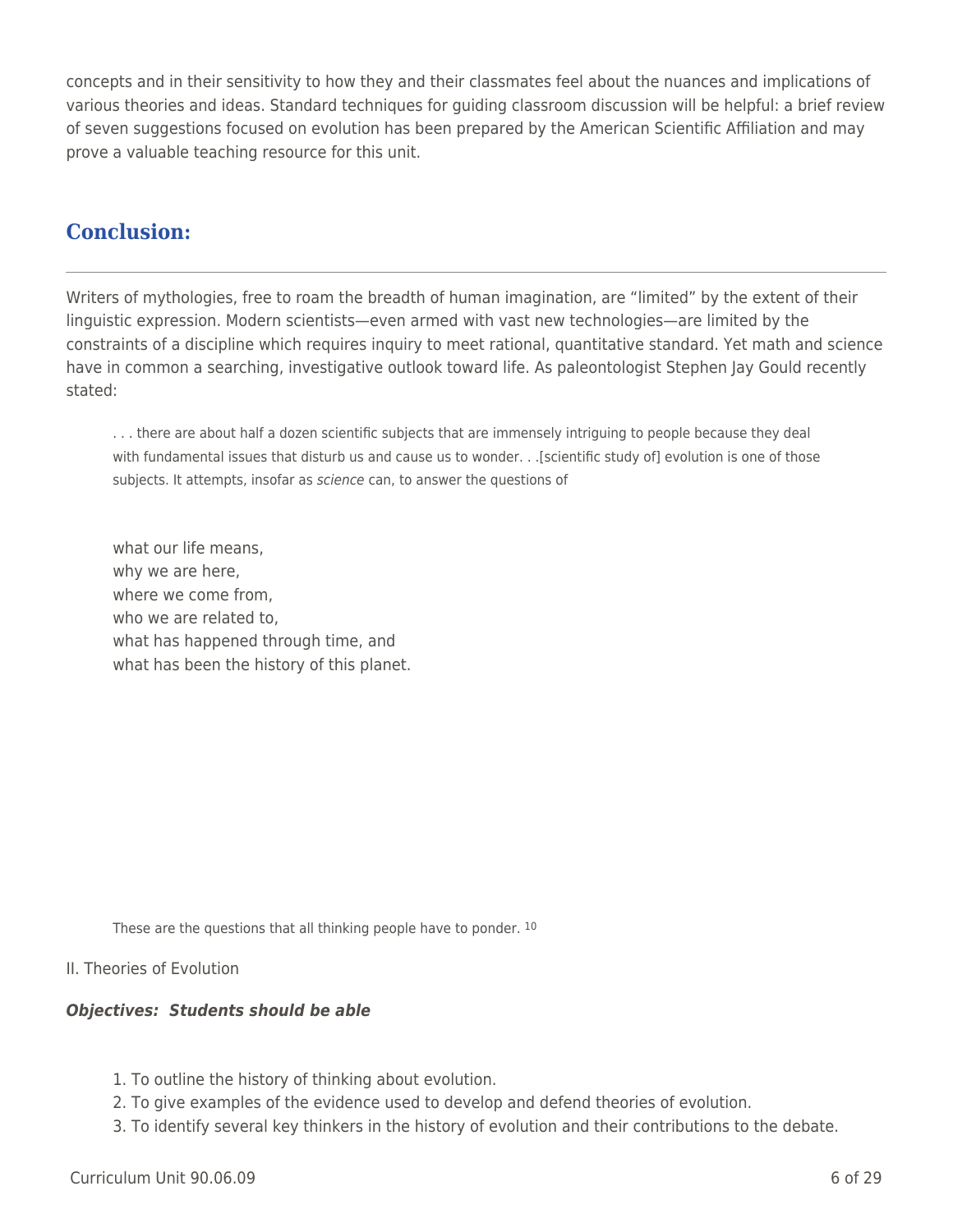4. To explain the differences between Darwin's and Lamarck's theories.

5. To explain the meaning of "natural selection" and give an example of its operation as a mechanism of evolution.

6. To apply Darwin's theory to the history of human evolution, with particular attention to differences between Neanderthals and Cro-Magnons.

7. To draw a timeline of the hominid family tree.

8. To explain the scope of modern molecular biology.

9. To compare and contrast the two strands of scientific study of human origins—morphology and molecular biology.

## *Strategies:*

1. Watch Smithsonian video, "Tales of the Human Dawn," and construct a timeline of the hominids as a small group exercise.

2. Research and construct a timeline of the early ideas of evolution.

3. Read selections from BSCS , Chapter 1, and draw a concept map to compare and contrast Darwin's and Lamarck's theories.

4. Develop a "Who's Who" of Evolution chart—individual student research and brief reports to the class.

5. Read the "Lucy" article by Johanson on the discovery of the most complete Australopithecine fossil.

6. Oral reports on key scientists and discoveries in development of molecular biology.

7. Watch the movie "Race for the Double Helix" and discuss the significance of discovery of DNA molecular structure for evolution.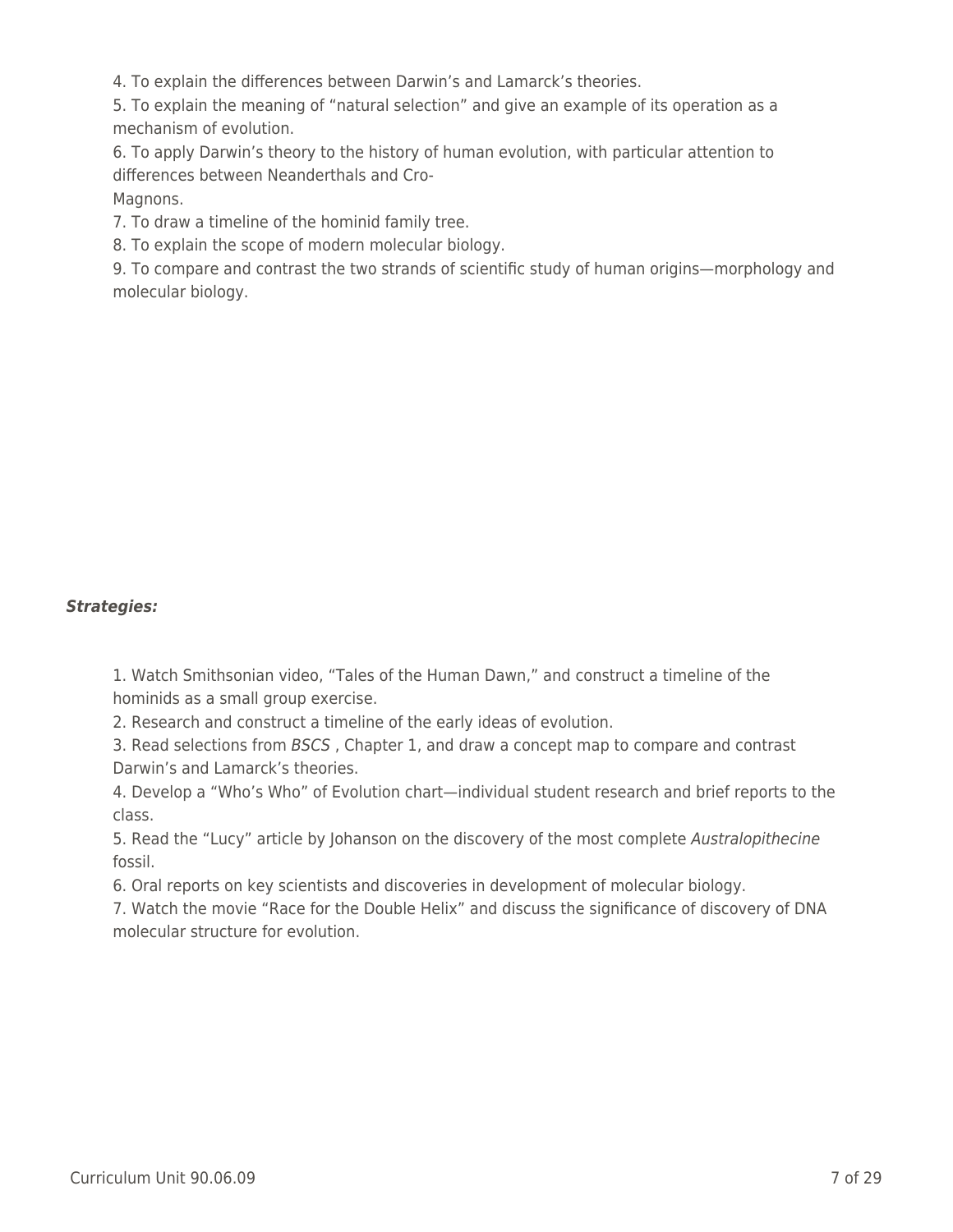## *Discussion: Evidence for evolution has become so pervasive that to inveigh against it is similar to King Canute requesting the retreat of the tide. <sup>11</sup>*

In 1977, William V. Mayer, director of the Biological Sciences Curriculum Study, could make the above claim with no dispute from the scientific community and strong reaction only from religious special interest groups within the larger population. This was not always the case, however.

The publication in 1859 of Charles Darwin's Origin of Species touched off such broad debate and publicity about evolution that it still echoes in the public press and popular culture today—overshadowing, unfortunately, the great scientific strides in understanding and collection of evidence in the 100 years since Darwin. As one entertaining illustration of this point a class session might be spent analyzing, discussing, and sketching cartoons from a variety of popular artists (Gary Larson, Jim Davis, Burke Breathed) who make their bread and butter from humorous depictions of "Darwinian" evolutionary ideas. "Darwin" and "evolution" have become so inextricably linked in common lore that it may come as a great surprise to students to learn that evolution was a concept established long, long before Darwin and that "the current status of evolution bears about the same relationship to Darwin [and his finches] as today's quantum physics holds to Newton [and his apple]." <sup>12</sup>

Attempts to explain the origin of life and the diversity of living things are as old as human history itself. In ancient myths can be found the strands of searching for answers to evolutionary questions. But not only myths reflect the roots of this quest. Students will possibly be interested in tracing the line of scientific theorizing about life as sketched in the time line below. <sup>13</sup>

The earliest written records of the Greeks reveal formulation of hypotheses about evolution:

636-546 B.C.

Thales , an early philosopher, theorized in writings about the origin of life.

### 611-547 B.C.

Anaximander conceived the idea of gradual evolution from a formless chaotic condition to ordered, organic life. He even held view of adaption and transformation of aquatic species to land.

### 495-435 B.C.

Empedocles outlined a concept of gradual evolution—plant species preceding animals and better adapted forms replacing others. (William Mayer makes a case for Empedocles as a more appropriate choice than Darwin as the founder of the evolutionary idea.)

The emergence of the Christian Church with its doctrinal control promoted the dogma of "special creation"—essentially a literal interpretation of the biblical Genesis story. This did not, however, completely stifle attempts by some of the early and later church theologians to reconcile the idea of evolution with scripture:

### 331-396 A.D.

Gregory of Nyssa , although believing that God created the fundamental properties and laws of nature, believed that present existence developed gradually out of chaotic material, a viewpoint similar to that of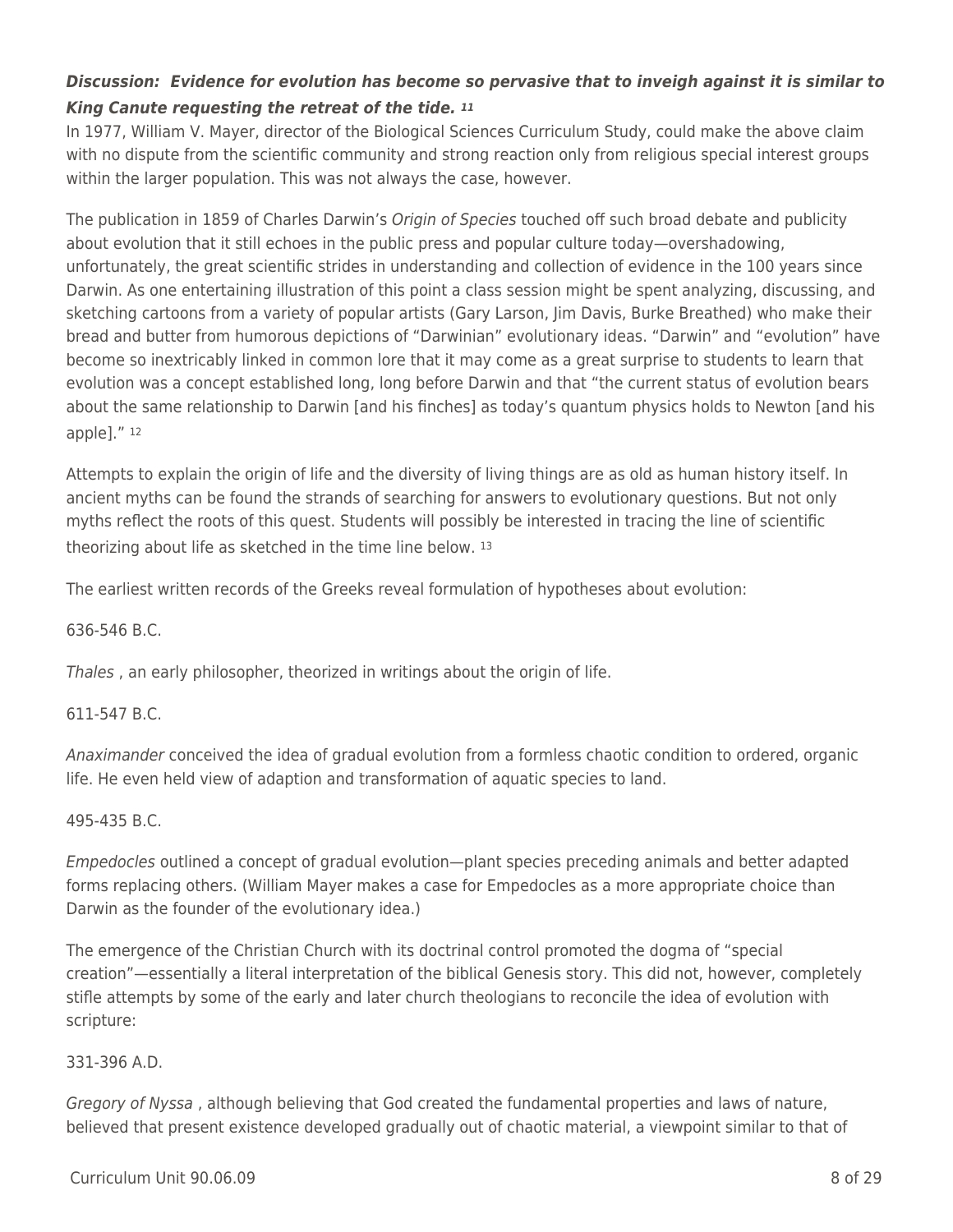### Anaximander.

## 335-430 A.D.

Augustine , among his many writings, developed an interpretation of the biblical account of creation as allegoric.

## 1225-1274 A.D.

Thomas Aquinas , an Augustinian scholar, supported his views and suggested that the earth had received the power to produce organisms, further questioning the Genesis creation ordering and time frame.

By the late 16th century, scientific and philosophical thinking in the west was no longer under total control of religious authorities. Alongside a rising movement for reform within the Christian Church came an upsurge of early enlightenment philosophy aggressively seeking to stretch the boundaries of human understanding:

### 1561-1626 A.D.

Francis Bacon , the English philosopher, revived the idea of evolution during this time of challenging the dominant religious world view. With spreading enthusiasm, Descartes (1596-1650), Leibniz (1646-1716), Kant (1724-1804), and others pushed open the doors of inquiry which led the great naturalists of the 18th and early 19th centuries to explain how evolution had occurred.

### 1707-1778

Carl Linneaus , while not specifically examining evolution, developed the system of classification of plant and animal kingdoms which is the basis of modern understanding of relationships and diversity.

### 1707-1788

Leclerc de Buffon contributed the idea that environments can directly modify plant and animal structure, and that these changes may be conserved through heredity.

### 1731-1802

Erasmus Darwin , the grandfather of Charles, raised questions about organisms' internal source of adaptations, rather than the impact of the environment. He recognized the importance of a struggle for existence, but did not carry this idea far enough to propose "survival of the fittest" (leaving that as a legacy to his grandson!). Erasmus did, however, challenge the concept of a "young earth" and argued, along with the Scottish geologist James Hutton (1726-1797) that millions of years would be required for rock formation and evolutionary processes.

### 1744-1829

Jean Baptiste Lamarck extended Buffon's ideas to propose a theory that a change in environment produces a need for change in animals and that acquired characteristics in one generation will be passed on to the next. (This well-developed theory should be carefully compared with the Darwin/Wallace theory of evolution by natural selection.)

### 1797-1875

 $C$ urriculum Unit 90.06.09  $\qquad \qquad$  9 of 29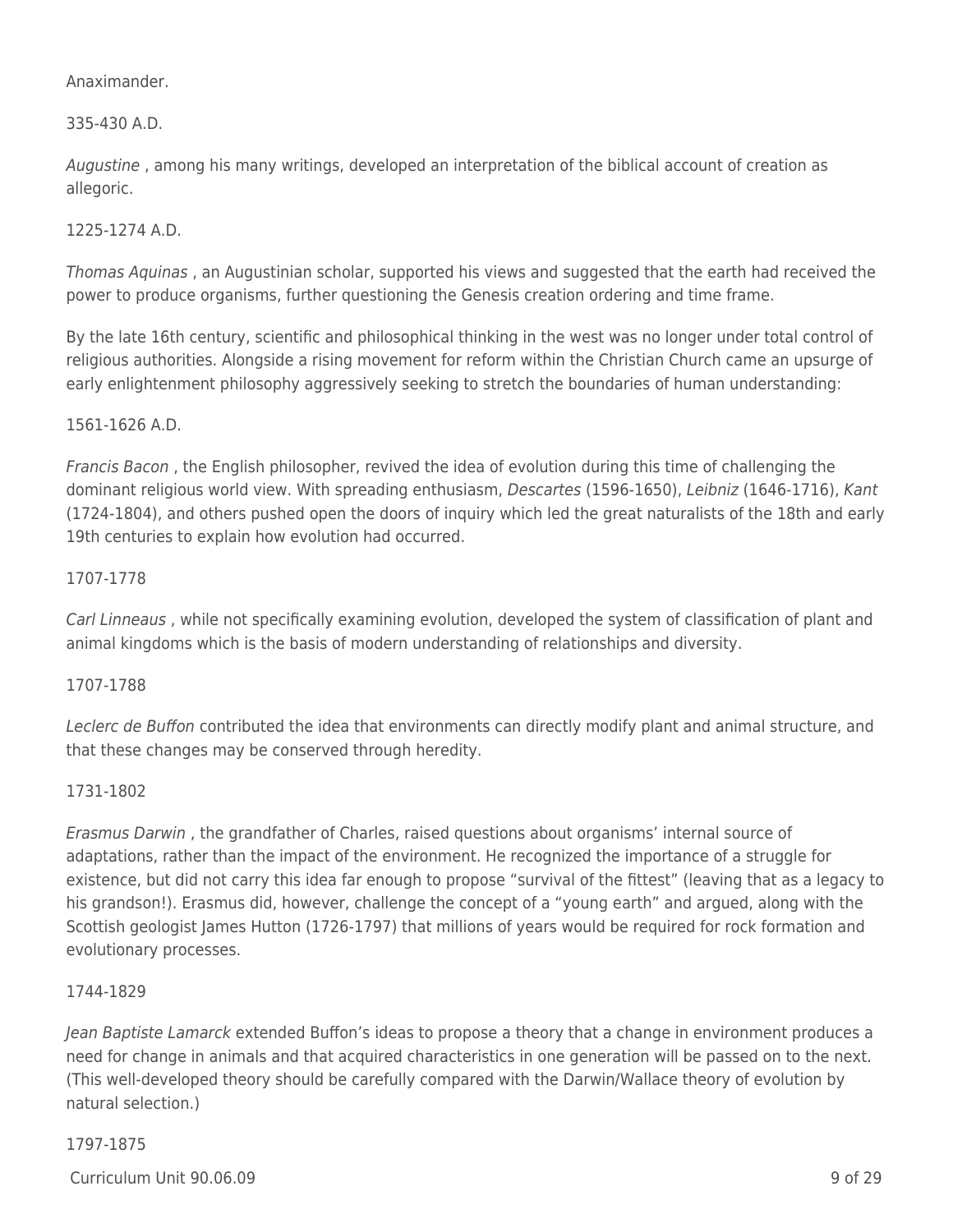Charles Lyell , another British geologist, developed the theory of "uniformitarianism" regarding natural phenomena. "The present," he said, "is key to the past"—natural forces that created the world are still at work and change is a slow, unending process. Although speaking directly in reference to development of physical features of the earth, Lyell had a great influence on Charles Darwin's thoughts about plant and animal evolution.

### 1809-1882

Charles Darwin did not originate the concept of evolution, as should now be obvious. However, along with Alfred Russel Wallace (1823-1913), he developed the theory of evolution "by natural selection." Darwin's theory was based almost entirely on inferences rather than verification of hypotheses by experiment. "It stands as a unique triumph of this scientific method and has become essential for comprehension of biology as the atomic theory is for chemistry and physics." 14

Two decades before publishing The Origin of Species, Charles Darwin wrote in his notebook: "Man in his arrogance thinks himself a great work, worthy the interposition of a deity. More humble and I believe true to consider him created from animals." 15 If any one aspect of Darwin's outlook touched off the Victorian maelstrom of reaction to his theory, repercussions of which are still felt today, it was this suggestion of the relationship of humans to the rest of nature.

Two main strands of scientific inquiry have developed over the century since Darwin's publication: paleontology and genetics.

The first, which students are most likely to be familiar with, is the search for fossil evidence linking present day human morphology to earlier, less evolved hominids. The Smithsonian video, "Tales of the Human Dawn," and recent articles from weekly news magazines 16 will provide ample material for student discussion of human ancestors and the current thinking regarding the human family tree.

The discovery of "Lucy," the most complete Australopithecine fossil, as described by Johanson 17 , makes the field work of paleoanthropologists appear as lively as any successful treasure hunt. For students who wish to pursue further this area of science, the work of Louis and Mary Leaky or their son, Richard Leaky, will provide interesting topics to research. Historically, worth studying is Thomas Henry Huxley (1825-1895), the British zoologist who defended Darwin's theory of natural selection, who asserted early on that he believed humans evolved from apes. Of interest in American science is George Gaylord Simpson (1902-1984), a paleontologist who classified the evolution of mammals and showed in his work that the fossil record is compatible with Darwin's theory of natural selection.

As mentioned previously, the idea of human evolution is deeply rooted in popular culture and is reflected in stories, movies, and humor of all types. It will be particularly helpful to students who may range from ambivalence to firm beliefs to help them understand that thorough scientific inquiry is ongoing regarding human ancestry, and that theories will serve only as long as they can stand the test of further observations and research.

The second stream of scientific inquiry regarding evolution has given rise to fields of study and disciplines unknown to Darwin. Darwin would have been quite at home with the paleontologists, biogeographers, anthropologists, and comparative anatomists of the first stream of study. He would be astounded, perhaps, to see the evidence accumulated in the 20th century by cytologists, molecular geneticists, biochemists, and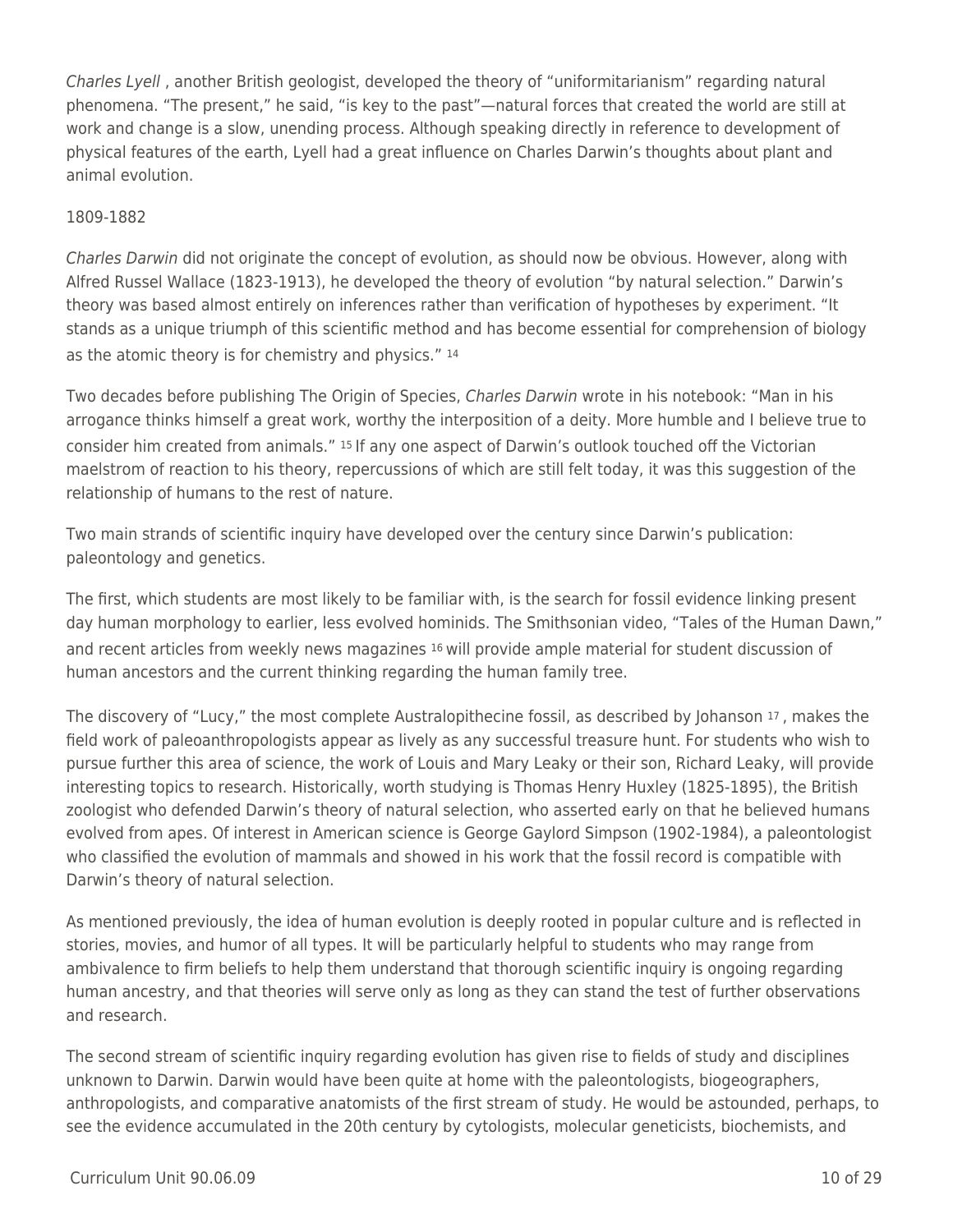molecular biologists. A brief history of the development of this scientific strand will set a context for student study of modern genetics:

## 1882

Walter Flemming published his results on the study of cell mitosis, detailing the role of chromosomes in cell division.

## 1884

Gregor Mendel , within five years of the publication of Darwin's world-shaking treatise, The Origin of Species, developed a theory of inheritance based on carefully controlled experiments with pea plants. He discovered that parents can pass on characteristics to their offspring through the action of discrete units of inheritance (named "genes" by the Dutch geneticist Wilhelm Johannsen in 1909), each controlling a specific trait.

## 1900

Hugo De Vreis , a Dutch botanist, concluded that evolution was the result of the sudden appearance of new varieties (which he called mutants) and not the natural selection of shifting variations proposed by Darwin.

### 1903

Walter Sutton observed that in cell division producing sperm or egg cells, each gamete receives only one chromosome of each original pair. He recognized that chromosomes must be the carriers of the Mendelian heredity units and hypothesized that parental sperm and egg each contribute one chromosome to each new individual.

## 1910

Thomas Hunt Morgan developed studies on the chromosomes of the fruit fly (Drosophila melanogaster), and by 1920 he and other researchers firmly established the chromosome theory of heredity. Further work showed that chromosomes are regular linear arrangements of genes.

### 1931

Barbara McClintock demonstrated that gene order in chromosomes can change by rearrangements and that specific traits in strains of corn are tied to their genetic distribution.

The natural selection ideas of Darwin and the De Vries mutation theory could now be seen as complimentary—"natural selection was found to be picking and choosing among variations in the genotype to produce effects for the whole organism." 18 Genetics and evolutionary theory merged in the 1930s, contributing to the formation of new fields of study (e.g, population biology, population genetics, molecular genetics, biochemical genetics, molecular biology). The final important key in this development was the merging of genetics and biochemistry with focus on the molecular basis of life: molecular genetics explains the mechanisms behind Mendelian genetics while molecular biology concentrates on the structure of cell components to uncover the "code" that determines the characteristics of an organism.

### 1944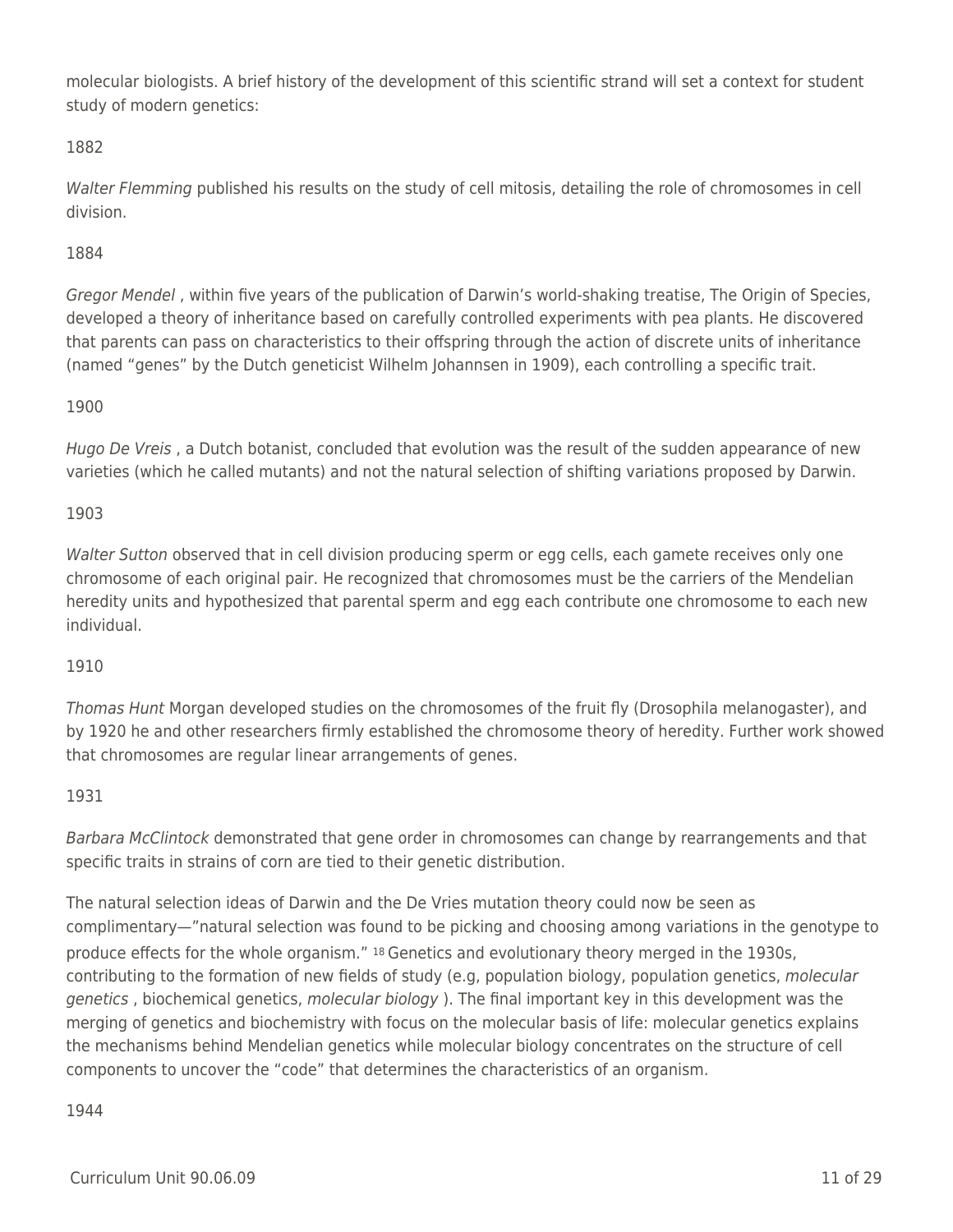Oswald Avery , Colin MacLeod, and MacLyn McCarty discovered DNA (deoxyribonucleic acid) as the material of the gene. DNA is a long chain molecule made up of four different kind of molecular groups (nucleotides).

The leaps in scientific understanding that occurred between 1859, when Darwin published Origin of Species, and 1952, when a group of research scientists knew that DNA was the very controlling molecule of life, are of tremendous significance. (For students seeking to understand the role and importance of scientific inquiry in explaining life processes, a brief study of any of the key investigators named might prove informative.)

Immediately after the biological importance of DNA was recognized, its physical structure was discovered:

## 1953

James Watson and Francis Cric k determined the structure of DNA as a "double helix"—a sort of twisted ladder shape—with spines made of sugar and phosphate and rungs made of pairs of the four bases adenine, guanine, thymine, and cytosine.

## 1958

Meselson and Stahl , investigating how the DNA molecule manages to reproduce itself so exactly as cells in a developing organism divide and multiply, confirmed that the double spiral "unzips" along its length and nucleotides then link up with each half of the chain to form two duplicates of the original model.

The modern age of molecular biology, which has been chiefly concerned with how genes control cell activity and how proteins carry out tasks such as DNA and RNA formation, began with Watson and Crick's determination of the helical structure of DNA. 19 The technical and conceptual developments over the past three decades deserve far more treatment than can be included in this unit. This unit does, however, seek to establish the background and context from which students may launch into future study of genetics and biology (hopefully at undergraduate and graduate levels.)

It is not unreasonable, once a common vocabulary and language of discourse has been established, to introduce very recent discoveries, techniques, and possibilities. Today the study of DNA has been revolutionized by procedures collectively referred to as "gene cloning" and "recombinant DNA technology." DNA from any organism can be cut into reproducible pieces, joined to plasmid DNA, and introduced into bacterial hosts for culturing and reproduction on a large scale.

The breakthroughs and benefits for medical science are constantly in the news and will be familiar to many students and certainly deserve study and discussion to relate to basic knowledge and familiar models. Researchers at Yale University and in several local companies are available to meet with students and share with them their excitement about developing potential cures for everything from the common cold to deadly cancers and AIDS.

Have molecular biologists displaced Darwinian ideas about evolution? Hardly. It might be more accurate to say that the focus has shifted with advances in concepts and technology, but the fundamental theory remains much the same. Whereas Darwin studied animal morphologies (e.g, the famous finches' beaks), today's theorists study minute structures within cells thanks to electron microscopy, gene splicing, and electrophoresis techniques, among others.

 $C$ urriculum Unit 90.06.09  $\qquad$  12 of 29 The discovery of DNA provides at least a new round of tentative answers to questions concerning heredity, origins of diversity in life, and animal and plant development. In the argument of one recent text, the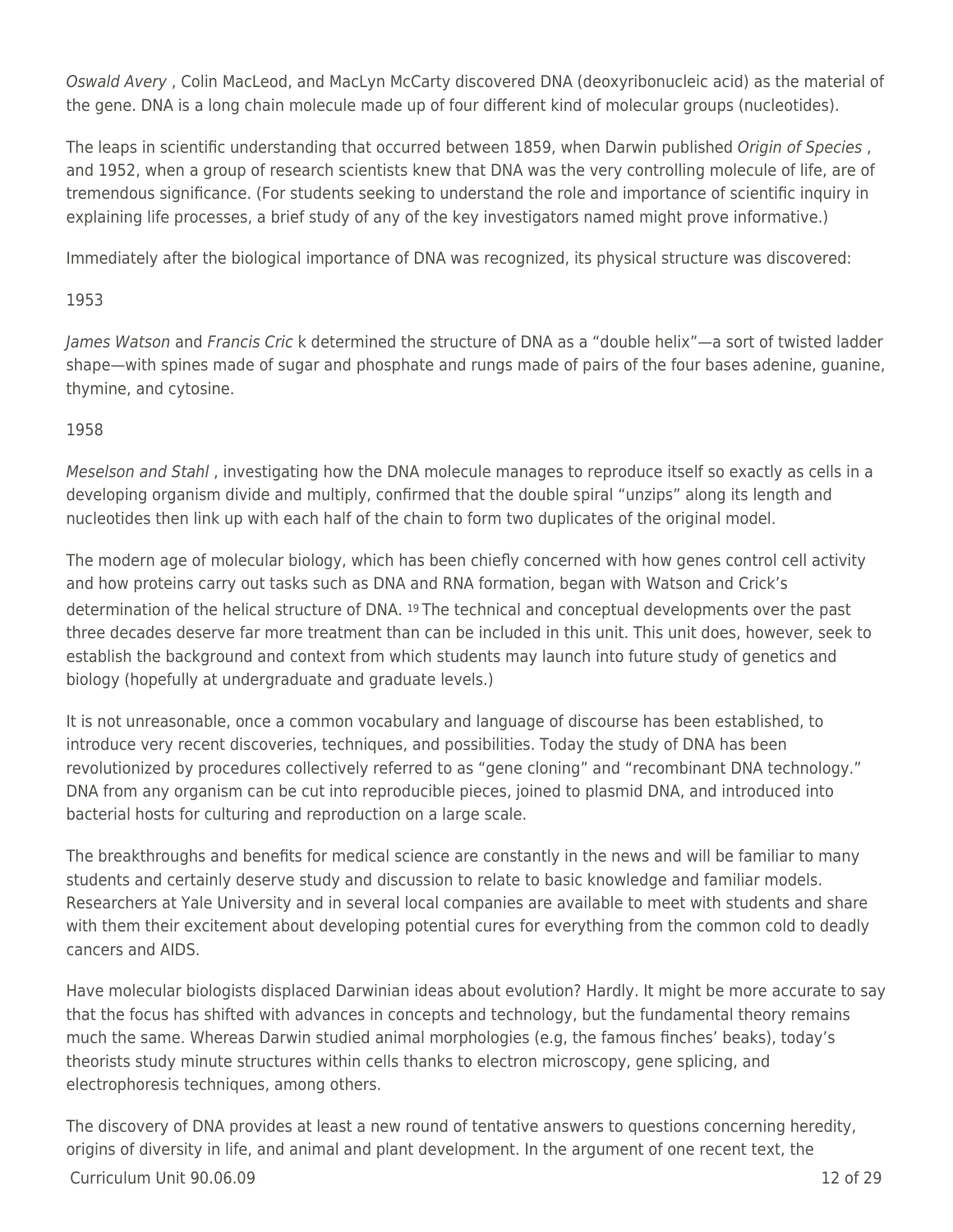1. Early evolution must have depended on development of a cell carrying sufficient instructions in its DNA to grow:

2. The random variation and selection proposed by Darwin and Wallace that led to changes in species must have resulted from random changes in the DNA ;

3. Faithful reproduction of DNA from generation to generation causes "like to beget like;"

4. The programmed instructions in the genetic endowment in DNA underlie the development of every new plant or animal. <sup>20</sup>

# **Conclusion:**

An interesting way to draw together various ideas in the history of evolution would be an examination of the debate currently stirring in popular science circles concerning the origin of modern humans. Billed by Discover magazine as "the big battle between bones and genes," 21 this is a case study of the quest for an answer to the same question by two very different branches of science—paleoanthropology and molecular biology—each operating with its own assumptions, techniques, and rules. DNA exists in human cells chiefly in the nucleus. Outside the cell, however, nuclei are rod-like mitochondria within which there is also a form of DNA. This "mitochondrial DNA" is unique in that it apparently is inherited only from the mother. (Nuclear DNA is combined genetic material from both mother and father.) The only differences between mitochondrial DNA of a child and that of its mother, grandmother, or great-grandmother are the result of random mutations, according to evolutionary theory. Vincent Sarich and Allan Wilson, two biochemists at Berkeley, have hypothesized that mutations occur across millennia at a steady rate, establishing a kind of "molecular evolutionary clock." 22 By studying genetic differences and calculating backwards in time with their clock, Sarich and Wilson establish dates of divergence among species and within the hominid family, the emergence of modern humans.

On the other hand, paleoanthropologists use field evidence—bones, tool fragments, fossils—and geologic or radiocarbon dating techniques (assuming another form of steady rate clock) to establish emergence dates. Significant differences in the timing of human evolution result from the two techniques and hence the debate. Once students have gained a solid understanding of cell structure and DNA they may be prepared to delve further into this debate.

Of most fascination is the possibility that future studies of the mitochondrial DNA may lead scientists back along the trail of human evolution toward an ancestral female "Eve," breathing new life into the mythologies considered in Section 1 of this unit.

III. Chemical Structure of Life—The Human Genome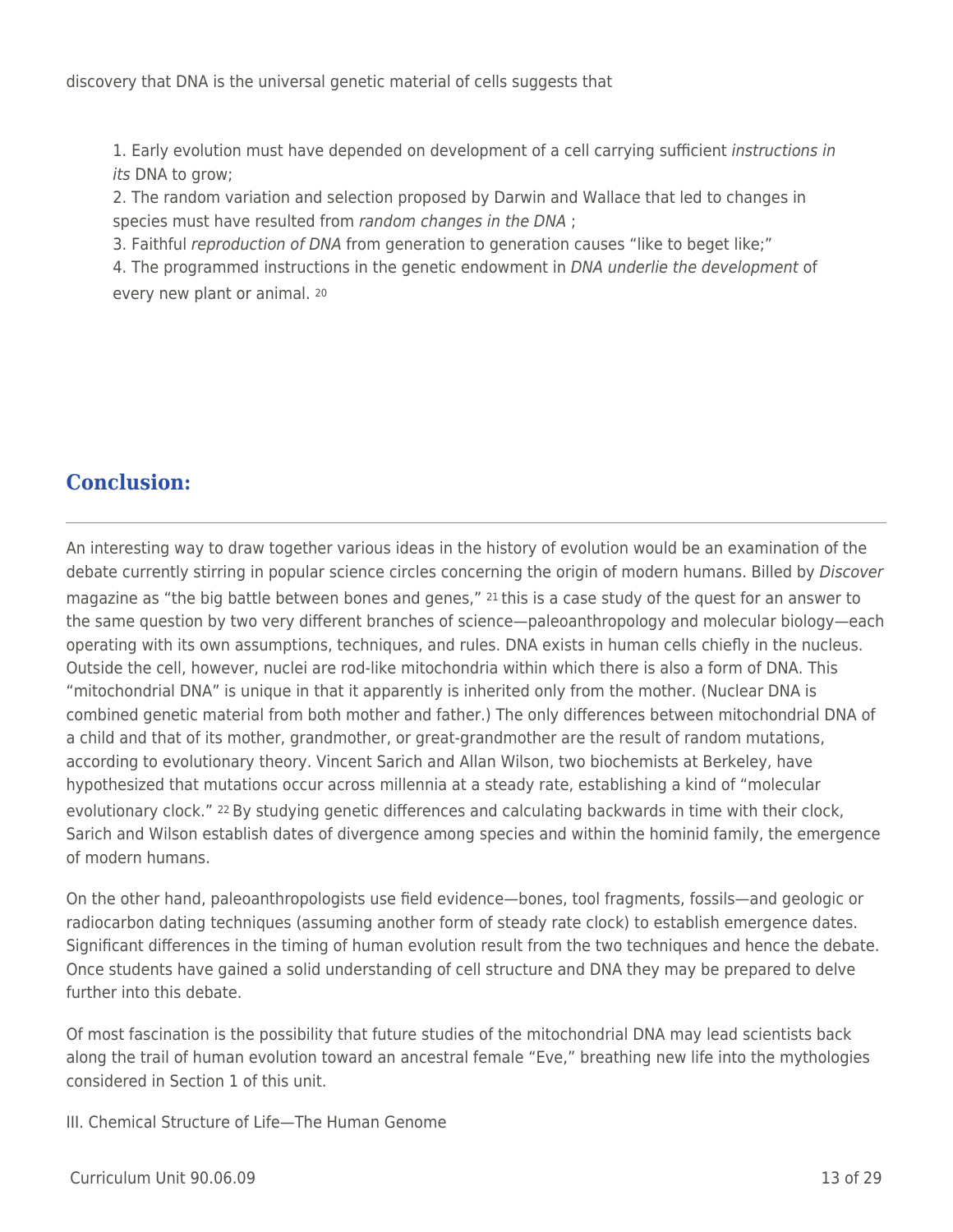### *Objectives: Students should be able*

- 1. To explain the relationships among atoms, molecules, elements, and compounds.
- 2. To explain and give examples of inorganic and organic compounds.
- 3. To name the six most common elements in human bodies

4. To relate the characteristics and functions of the four classes of macromolecules and give examples of each.

- 5. To explain how enzymes catalyze chemical reactions.
- 6. To recognize the importance of nucleic acids to inheritance.
- 7. To describe the structure of a nucleotide.
- 8. To describe the structure and replication of DNA.
- 9. To explain what a gene is.
- 10. To define the human genome and explain its significance.
- 11. To explain the significance of mutation in DNA.
- 12. To describe the human genome mapping project.

#### *Strategies:*

- 1. Reading, lecture, note-taking.
- 2. Cooperative learning in small groups to develop diagrams and concept maps.
- 3. Molecular model building.
- 4. Construction of nucleotide and DNA models.
- 5. Microscope slides and projector slides of human chromosomes.
- 6. Guest lecturers from Bios Corporation and Yale School of Medicine, Human Genetics

Department on study of genomic DNA and inherited disorders.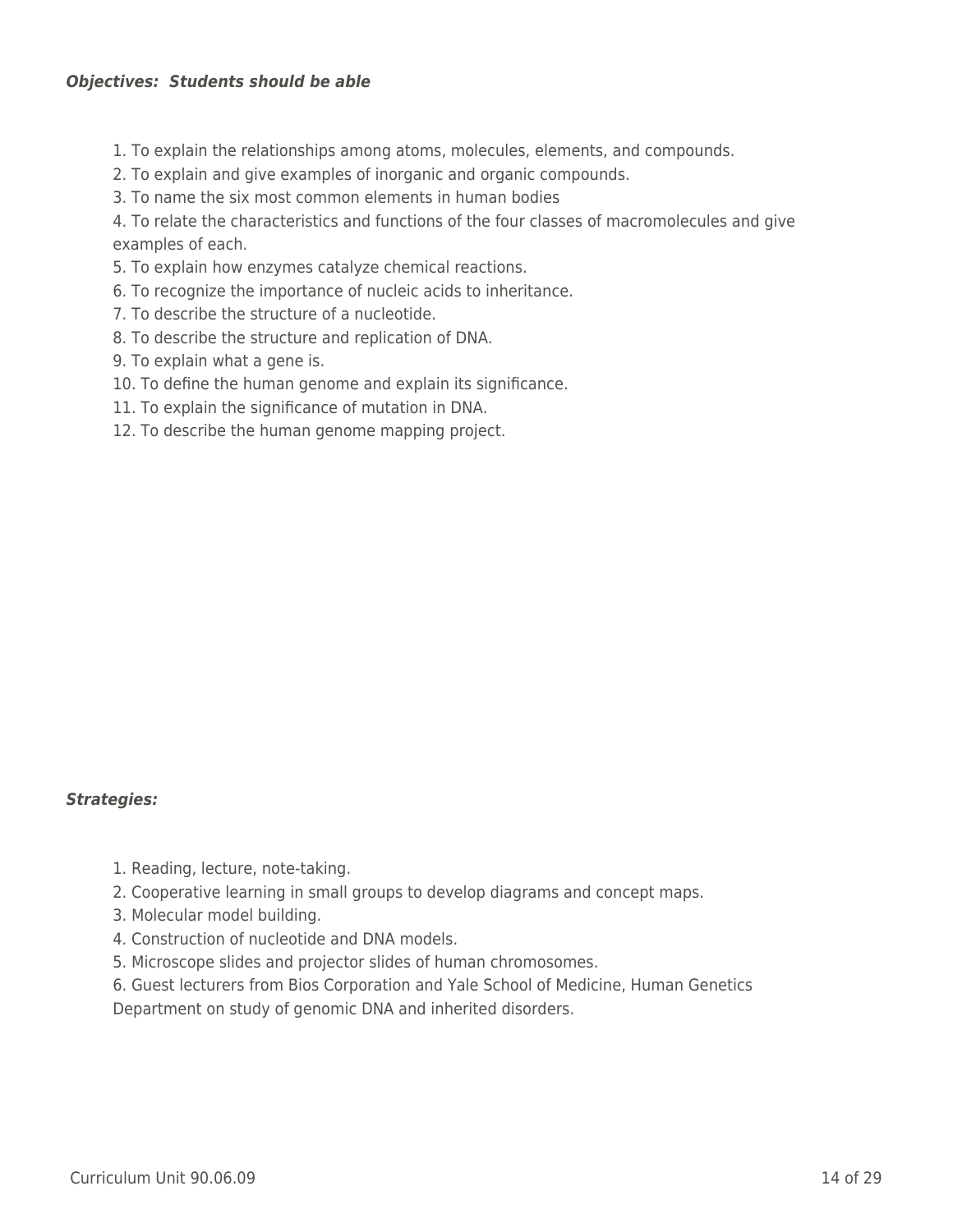## *Discussion: Molecular biology is not trivial aspect of biological systems. It is at the heart of the matter. Almost all aspects of life are engineered at the molecular level and without understanding molecules we can only have a sketchy understanding of life itself.*

— Francis Crick <sup>23</sup>

In teaching a molecular view of life to students in high school it becomes quickly apparent that, however uncertain they feel about basic tenets of evolution theory, they seem universally to accept an atomic theory of matter from previous science study. I find it useful, therefore, to provide a quick review of atoms—elements, molecules—compounds, following a basic text in biology or chemistry. It helps to have a periodic chart and to point out to students that of the some 112 known elements, 92 are naturally occurring (and quite likely have been present since the beginning of earth). Of these 92, only about 18 are usually found in living things. And among these 18, the six most essential to human life are oxygen, carbon, hydrogen, nitrogen, calcium, and phosphorous.

Elemental atoms bond together in various combinations to form molecular compounds. Inorganic compounds such as water (H2O) and carbon dioxide (CO2) exist regardless of living organisms. Organic compounds are produced by living organisms and/or by synthetic means, but in all cases this class of compounds contains carbon as an essential bonding element, usually combined with hydrogen and oxygen. Generally, organic compounds are more structurally complex than the inorganics.

Carbon can combine in long chains that form the backbone of large, complex macromolecules in which the carbon atom backbone is called the carbon skeleton—appearing in straight chain or ringed form to which other atoms attach themselves.

Four groups of macromolecules are present in living systems:

- 1. **carbohydrates** (e.g., sugars, starch, cellulose)
- 2. **lipids** (e.g., fats and oils)

3. **proteins** (several thousand types exist made by the linking of amino acids with peptide bonds; the type, number, and sequence of amino acids distinguishes one protein from another. Specialized proteins, called "enzymes," serve as catalysts to lower the energy required for reactions to proceed within the living cell.)

4. **nucleic acids** (passed from one generation to another, it is nucleic acid which stores information determining the genetic characteristics of cells and organisms; nucleic acids are the macromolecules that dictate the amino acid sequence of proteins which then control all basic life processes.)

Nucleic acids are made of units, called *nucleotides*, joined into long chains. Each nucleotide contains three parts:

- 1. sugar (either deoxyribose or ribose)
- 2. a phosphate group (PO3)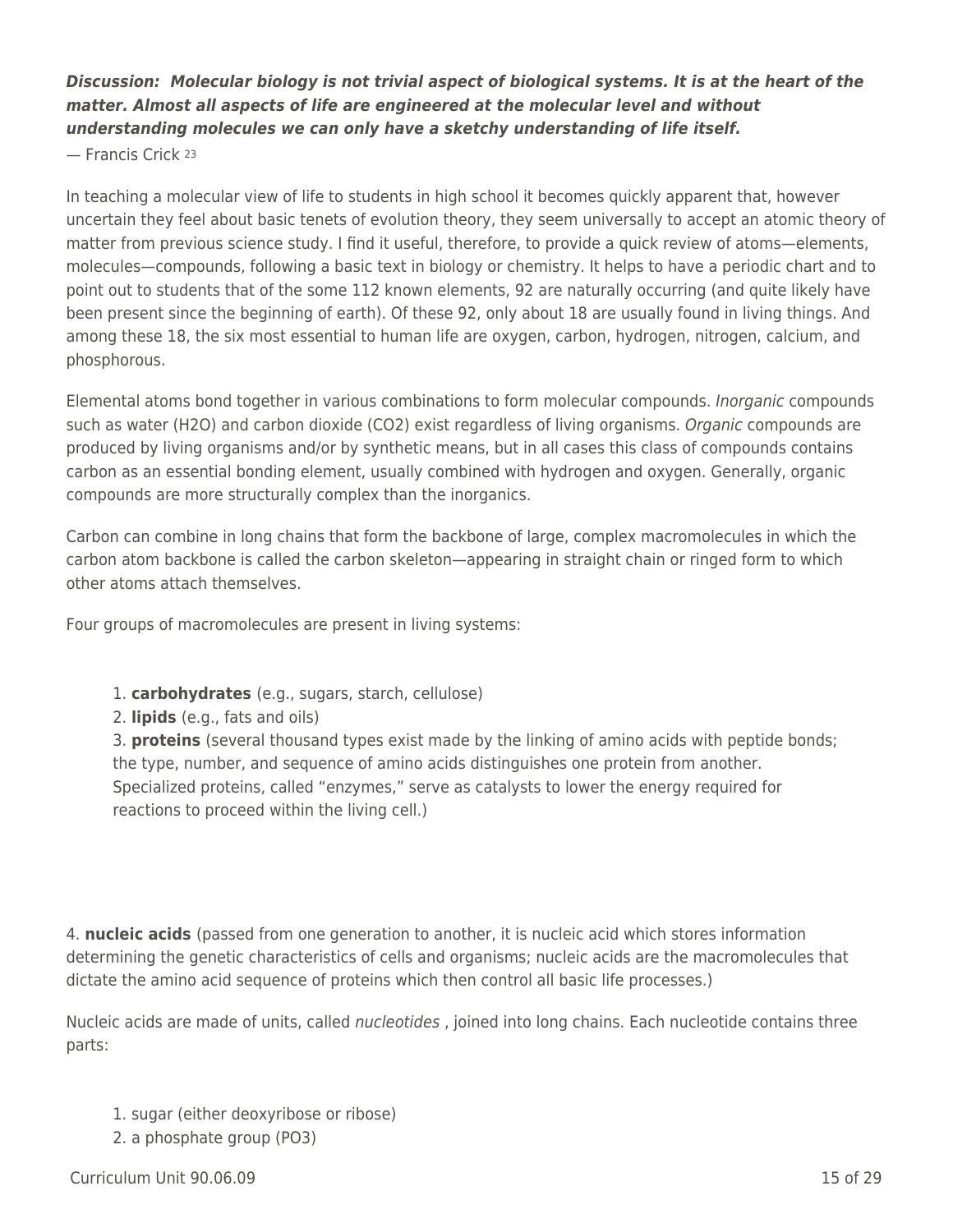3. a nitrogen base—either a single or double carbon ring with nitrogen and hydrogen. See diagram 3.1 for the four bases found in DNA (Adenine  $= A$ . Thymine  $= T$ . Cytosine  $= C$ . Guanine  $=$ G).

(figure available in print form) Figure 3.1 The four nitrogen bases in DNA

Ribonucleic acids (RNA) contain ribose sugar in their nucleotides while deoxyribose acids (DNA) have deoxyribose sugar. DNA molecules have two long chains of nucleotides intertwined to form a double helix. (See figure 3.2.) The backbones of the spiral are made of the sugar-phosphates while the rungs are chemically-bonded nitrogen bases. Note that the bases always have very specific pairing: A to T and G to C. (This is the structure which Watson and Crick deduced in 1953.)

(figure available in print form) Figure 3.2 Double helix structure of DNA

(based upon diagrams in Mapping our Genes — The Genome Projects . OTA-BA-373, U.S. Congress, Office of Technology Assessment)

The structure of DNA quickly led to an understanding of how this crucial molecule replicates itself in the course of cell division. During cell division, the DNA double helix unwinds (or "unzips"), the weak bonds between base pairs break, and the DNA strands separate. Free nucleotides are then matched up with their complementary bases on each of the separated chains, and two new complementary, identical, double helix chains are made. Figure 3.3 illustrates the beginning of this process. Students will benefit greatly from a laboratory exercise in small groups constructing and replicating their own models of DNA.

(An extension of the exercise will allow students to construct RNA using their DNA molecules as a guide and then to show how the RNA moves out of the cell nucleus to provide the code for construction of proteins at the ribosomes.)

## (figure available in print form)

Figure 3.3 Replication of DNA by "unzipping" of the molecule and attachment of free nucleotides to each strand.

(based upon diagrams in Mapping our Genes — The Genome Projects . OTA-BA-373, U.S. Congress, Office of Technology Assessment)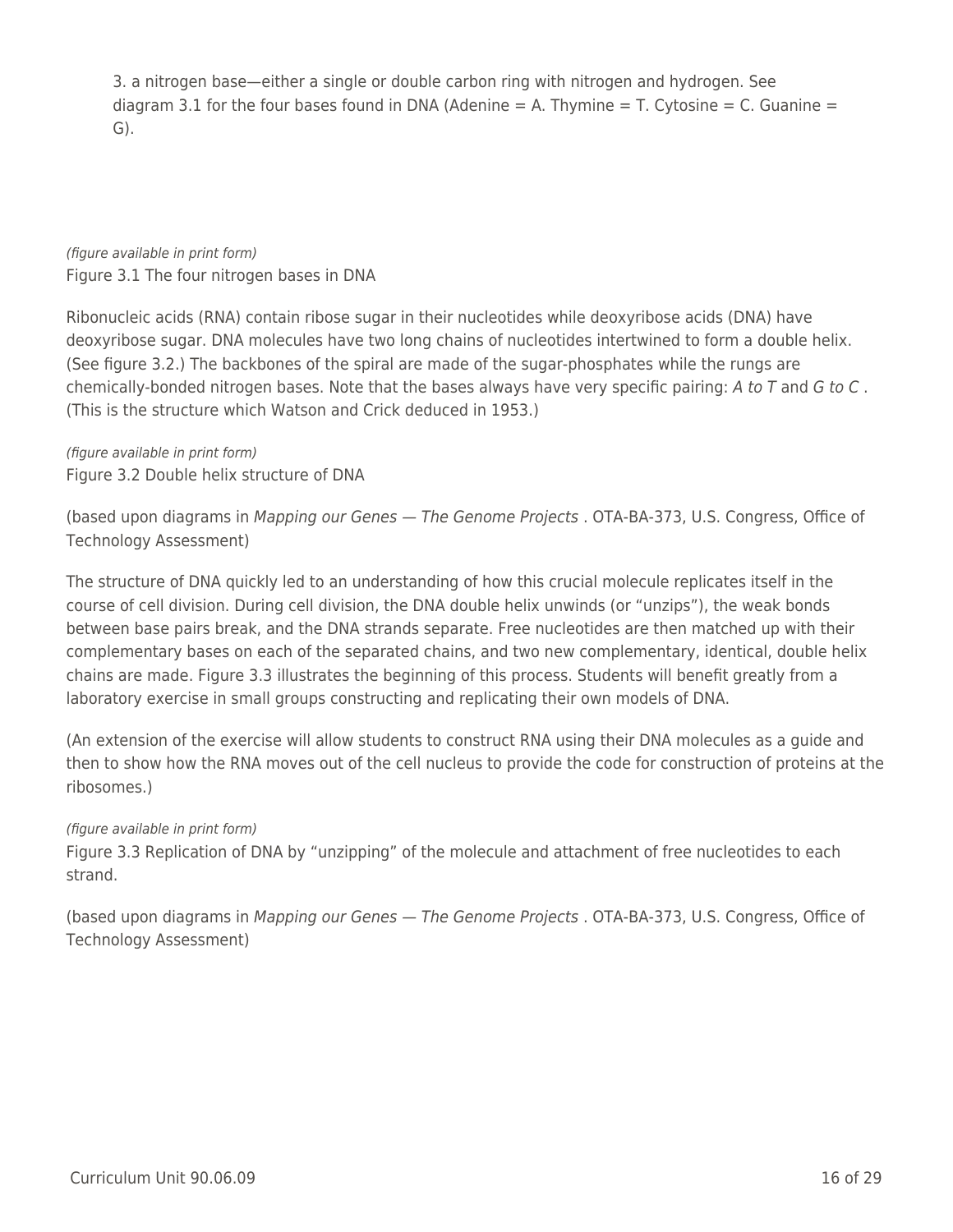## **The Genome**

The genome is the total genetic material (DNA) present in a single cell nucleus. Each of an adult human's 10 trillion cells, except for reproductive cells (gametes) and red blood cells, contains essentially the same DNA—3 billion basepairs (bp) divided into 23 pairs of physically distinct units called "chromosomes."

Each chromosome has a single compressed DNA molecule whose bases average 150 million that would be 2 inches long if released from the cells and stretched out. DNA molecules are the largest known molecules. <sup>24</sup>

If all of the DNA in one person's cells were stretched out, it would reach to the moon and back! <sup>25</sup>

Chromosomes are visible under the light microscope and a set of slides is available in the Teachers' Institute Library for class use. (Magnification of 400x works well.) Stains reveal a pattern of bands on the chromosomes that reflect variations in the amount of A,T,C,G bases in regions. Differences in size and banding allow each of the 23 chromosomes to be identified and in some cases abnormalities can be spotted by eye that indicate differences in the genomes. Most DNA details, however, can only be detected by molecular techniques. Abnormal DNA may be responsible for inherited diseases or cancer.

Genes are segments of DNA (sequences of bases) which directly convey genetic information as well as the information used by cells to regulate the kind and amount of protein they make. The human genome (3 billion bp) has 50,000 to 100,000 genes. Typically, a gene may contain up to 30,00 bp, but only 10 percent of these pairs are known to contain useful information (exons), while the rest are considered to be stuffer or "junk" (introns). There are about 3,000 to 4,000 genes per chromosome. <sup>26</sup>

A government sponsored, 15-year human genome project is underway to decipher the complete code of the 50,000 to 100,000 genes—essentially to determine the exact order of the base pair sequences. To accomplish this, the genome must be broken down into genes or other fragments small enough to be clones and then identified. Next, the fragments will be arranged or "mapped" in their respective locations on the chromosomes. Finally, automated techniques will be employed to determine the base sequence of the ordered fragments. The ultimate map will be the base pair sequence for the entire human genome—a "snapshot," if you will, of the genetic code for the "standard" human being at that moment in time.

As researching this area continues, specific human genes are being identified and mapped or located on specific chromosomes. In 1958 only a handful of gene loci were known; by 1987 nearly 4300 genes were located. 27 As any reader of newspapers can tell, new genes are being located nearly daily.

An illustrated lecture is outlined in the lesson plans to assist students in grasping the scale of the genome project. If the number of base pairs of DNA in human cells is considered roughly comparable to the number of people on earth, then mapping the entire sequence of base pairs in one cell is a task comparable to identifying every single person on earth by name and location!

When the human genome map is complete, will it match any individual exactly? No, there is simply far too much variation among specific individuals to expect 3 billion base pairs to line up exactly with the standard sequence. Since all healthy humans have essentially the same genes (only identical twins have exactly the same genotype), the map will provide an exceptionally accurate diagnostic tool.

How Does the Human Genome Compare With Other Genomes?

Curriculum Unit 90.06.09 17 of 29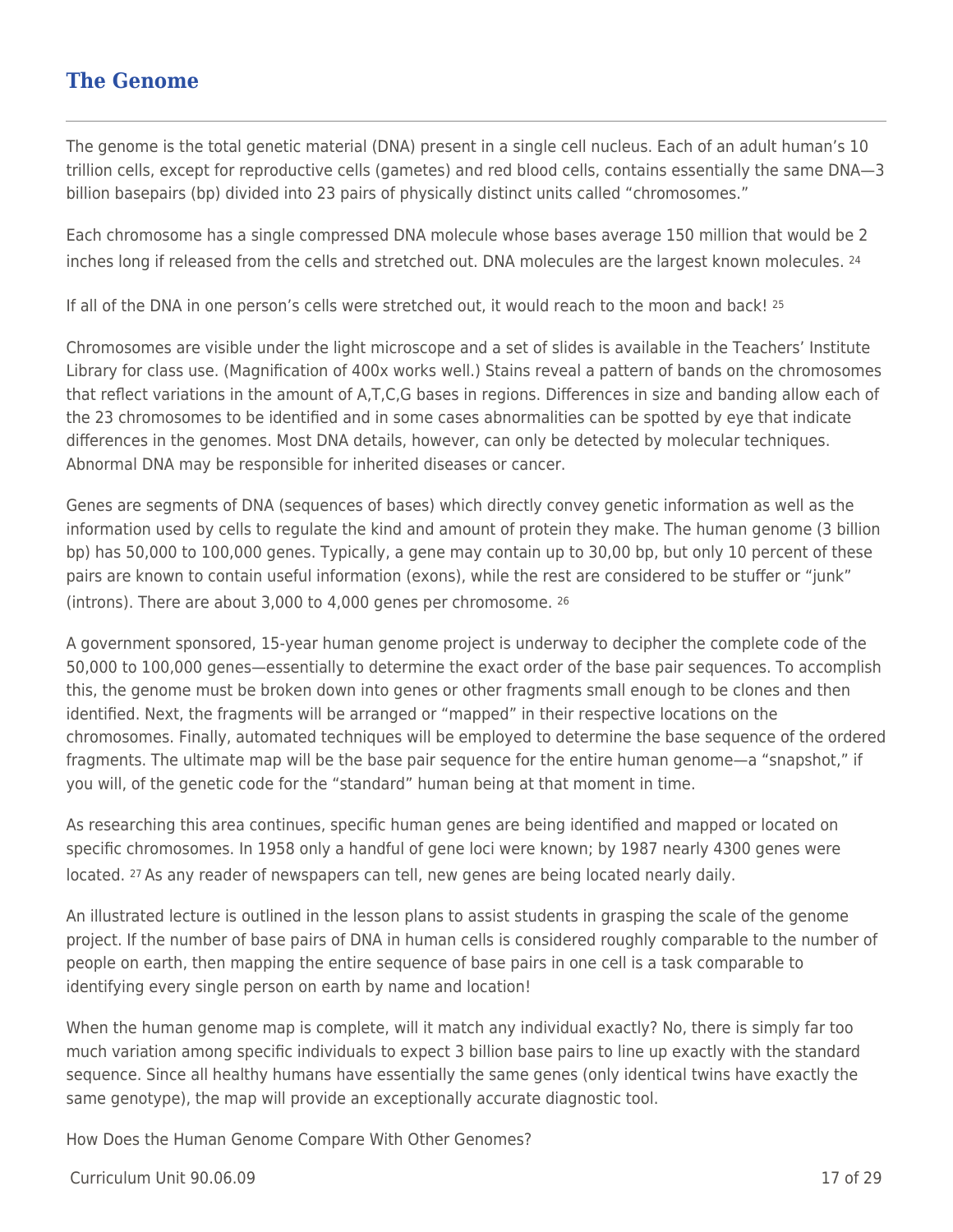Before much was known about the DNA sequences of genomes, it was assumed that the amount of DNA would increase in proportion to the biological complexity of the organism. Since chromosomes can vary in size, the total amount of DNA is a better indication of genome size than the number of chromosomes. Higher plants and animals do have much more DNA than lower organisms. There are, however, interesting exceptions, such as the salamander which has DNA content more than 30 times greater than that of humans, even though it is a smaller, less complex organism. Even the cells of some species of plants have more DNA than human cells as shown in the table below:

### **(Haploid) Amounts of DNA in Various Organisms28**

Organism Millions of Base Pairs Bacterium 4.7 Yeast 15 Nematode 80 Fruit Fly 155 Chicken 1,000 **Human** 2,800 Mouse 3,000 Corn 15,000 Salamander 90,000 Lily 90,000

Mapping of human and other species' genomes will enable comparative studies to be done to determine genomic sequences or genes which are conserved among widely varied species. Even without full knowledge of the genomes, it is possible to do comparative evolutionary studies by matching a known sequence probe to the DNA of various species using well established gel electrophoresis and hybridization techniques. The results will show degrees of relatedness or divergence among species with dramatic implications for the construction of evolutionary trees. <sup>29</sup>

Within any single species, hereditary variation is the result of changes occurring by mutation—changes in the sequence or number of nucleotides—which occurs during DNA replication. Mutations formed in sex cells are inherited by offspring, whereas those that occur in other cells remain only in the affected organism. Some diseases, such as human cancers, can be caused by factors in both of these categories. Mutations can also be the result of artificial causes, such as exposure to radiation or certain chemicals. A change in even just a single base pair may modify or shut down a protein, if one is encoded in the altered region of the chromosome. More extreme mutations, involving changes in structure of a chromosome or number of chromosomes can also occur.

In diploid cells, each DNA molecule has a tendency to undergo some modification or rearrangement with each cell division. 30 In meiosis, two rounds of cell duplication occur, resulting in four daughter cells, each with a haploid set of chromosomes. Before the first division, each member of a chromosome pair is replicated, forming two sets of chromosome pairs. At this stage, the cell has two identical copies of maternal origin chromosomes, and two identical copies of paternal origin. An event called "crossing over" or "recombination" can occur in which one maternal and one paternal chromosome exchange corresponding sections of DNA. In this way, two of the four resulting sex cells have chromosomes with new combinations of genes and thus new combinations of traits are created.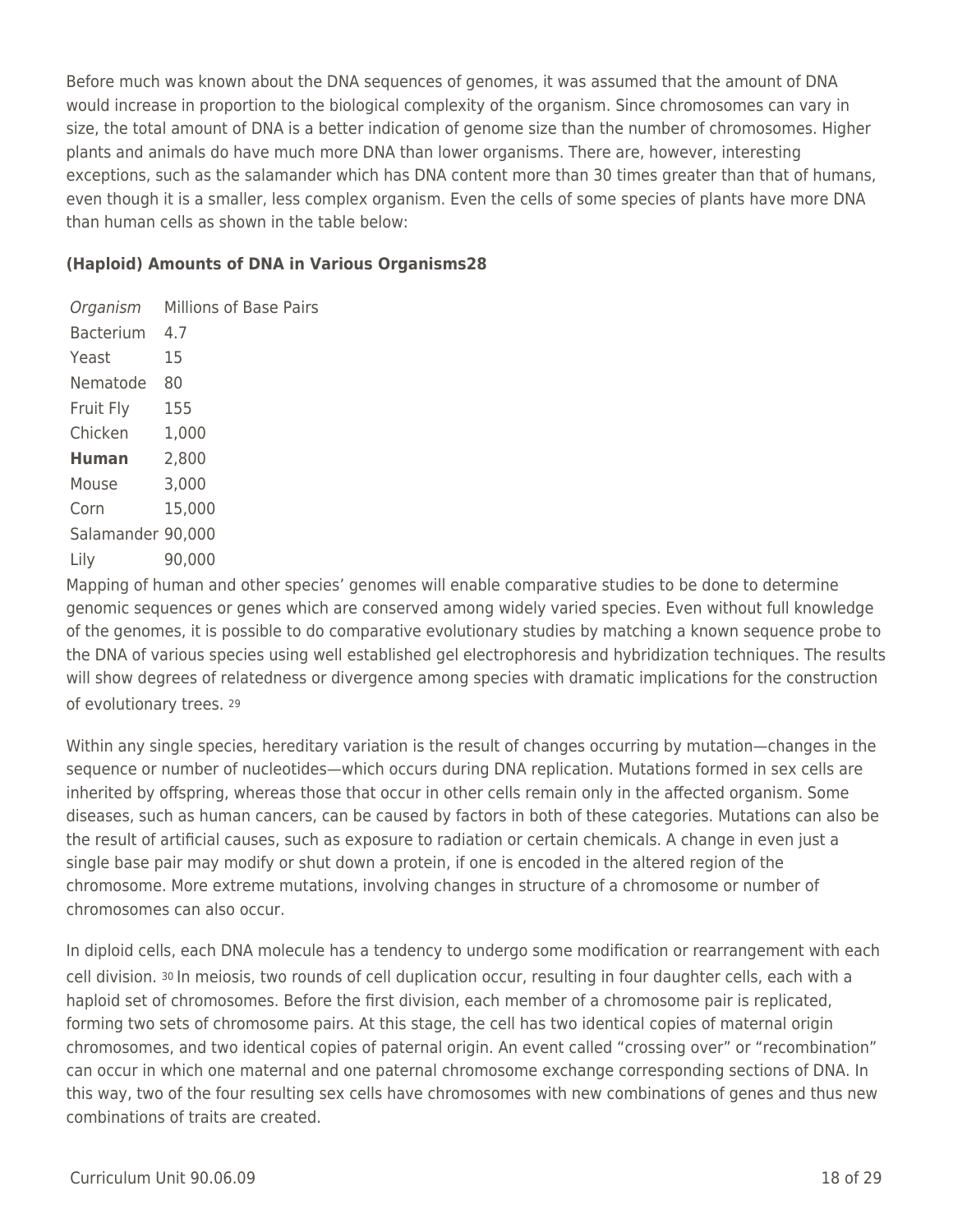## **Conclusion**

What actually happened [in evolution] makes sense. It's just that what actually happened is one of a billion possible alternatives. . .if you could play life's tape again from any early point, you'd never get it to run exactly the same way again. 31

Since Linneaus, biologists have classified animals according to similarities and differences in form and structure. These physical features were used to establish lineages—"family trees" or evolutionary relationships among species. Today, new methods of genetic analysis are challenging morphology as the key to determining family trees. The potential power of genetic techniques for evolutionary studies lies in the growing acceptance that the driving force behind structural changes in organisms is the constant minuscule molecular mutation of DNA.

The human genome as we are coming to know it is but one brief chemical moment in evolutionary time. However, it is our moment; and the scientific and technological advancements promised by a full understanding of the genome's complexity will fuel a vigorous research effort for at least the next decade.

## **Lesson Plan 1: "Tales of the Human Dawn"**

#### *Materials:*

Video, "Tales of Human Dawn," Smithsonian World, 1989. 50 minutes. Copies of Pima Indian creation myth (provided with rental of video from Smithsonian World) Copies of glossary (provided with video rental from Smithsonian World) Overhead transparency: "Timeline of Hominid Evolution" (also available from Smithsonian World)

### *Educational Themes:*

- 1. Humankind's various interpretations of origins.
- 2. Origin myths and their implications concerning human self-perception and behavior.
- 3. The evidence in fossil record of early humans and theories to explain the findings.
- 4. Uniquely human characteristics.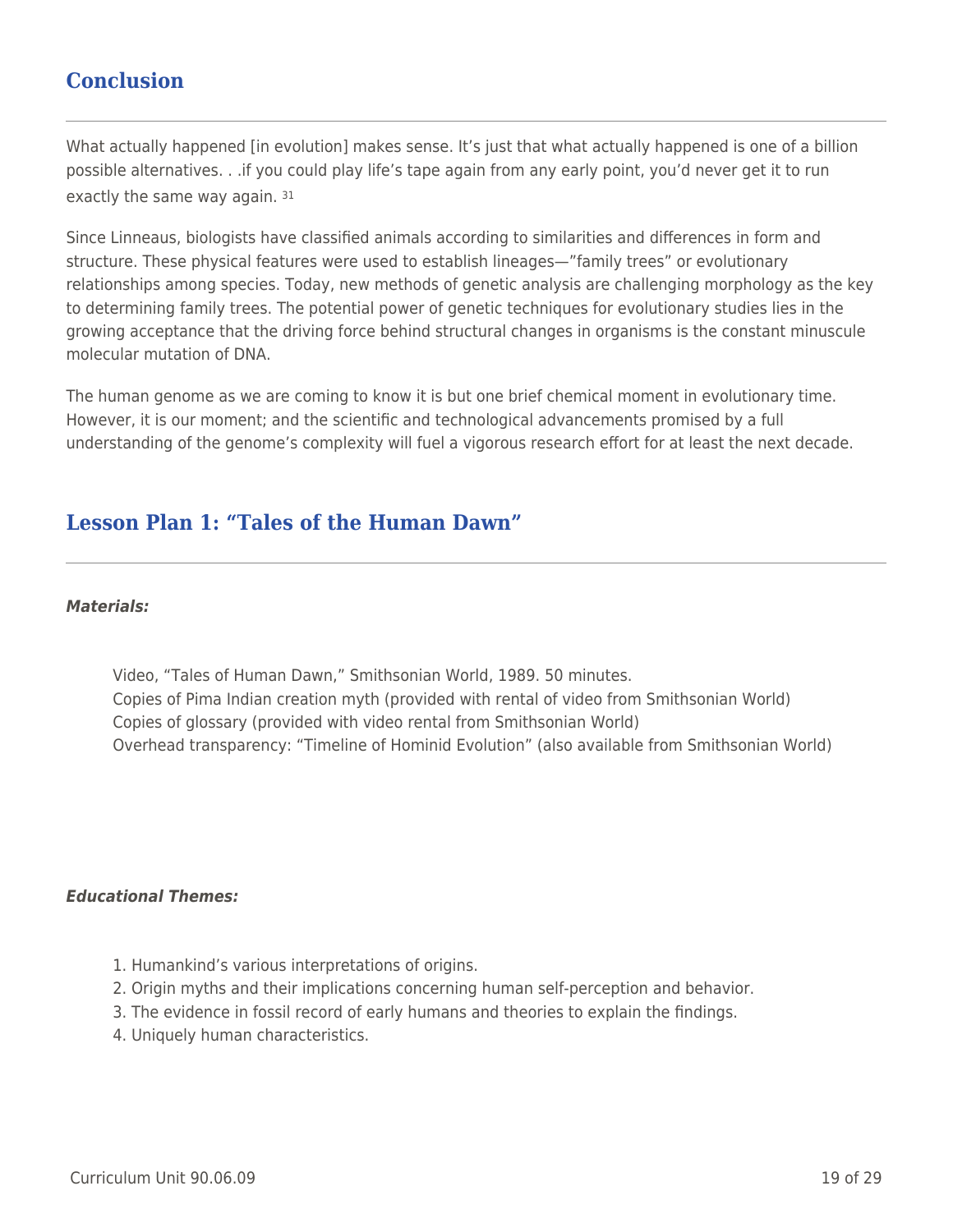1. Brainstorm characteristics that define what it means to be a fully modern human. List responses, have students divide them into two categories: physical and cultural.

2. Discuss: What do the characteristics say about Homo sapiens in comparison with other animal species? (Prior lecture on genus, species classification will be needed—students need to know we are genus Homo, species sapiens, subspecies sapiens to separate us from an earlier, now extinct group, Homo sapiens neanderthalensis.)

3. Give students copies of the glossary; preview terms which will be used in the video.

4. Review definitions of various fields of science—paleontology, paleoanthropology, archeology.

### *Discussion:*

What kinds of specific information does each science contribute to our understanding of early humans? Why is it important for us to know about early history of Earth and our own species?

Postviewing activities for discussion and writing:

1. Are humans truly different from the other animals? What arguments are used to make the case for human beings' special place in nature?

2. Why have people in every culture created origin myths? What does this tradition of creation stories say about how humans view themselves?

3. How do science and mythology differ in their approach to the unknown? How does each explain natural phenomena? Do science and mythology ever overlap? Explain.

4. Divide into groups. Have each group read a different creation myth and then present it to the class as a story or skit with interpretation of its meaning.

5. Bipedal walking, versatile hands with opposable thumbs, binocular vision, and large brain distinguish humans from other animals. To demonstrate how changing just two of these attributes changes the way we live, have each student tape his thumbs to the palms of his hands and put a patch over one of his eyes. Let them spend a few minutes in regular classroom activities. What activities are particularly difficult? What behavior adaptations are necessary?

6. Construct a wall chart of the hominid timeline. (Research may be needed—see Lambert's Field Guide to Early Man .)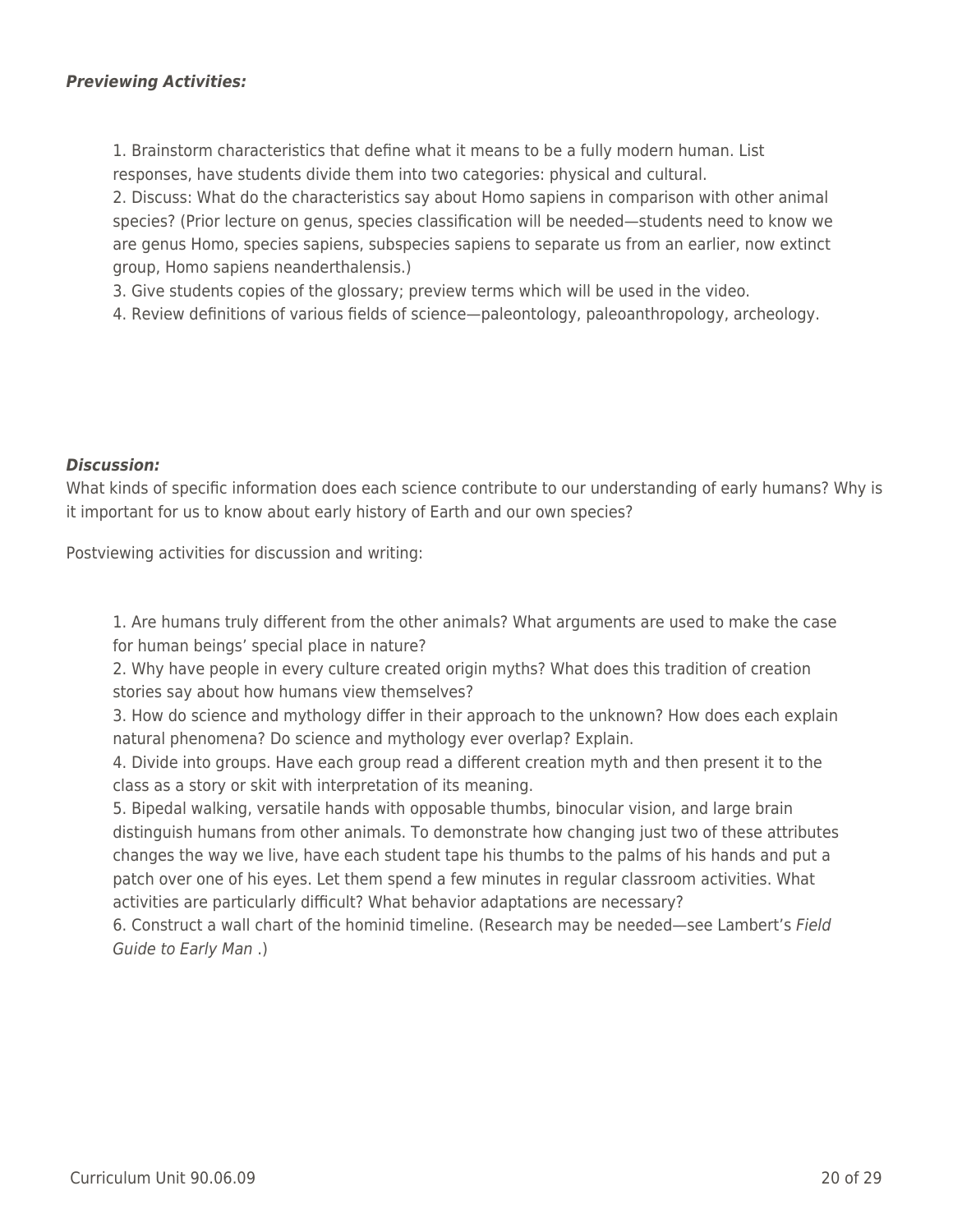## **Lesson Plan 2: "The Children of Eve"**

#### *Materials:*

Video: "The Children of Eve." NOVA, 1990, 55 minutes. Glossary (adapt from video, as appropriate) Visual aids—model or overhead transparency of a cell, DNA

#### *Educational viewing goals:*

1. Review Sarich and Wilson's experiment that caused them to hypothesize that hominid and ape lines split only 4-6 million years ago.

2. Recount arguments for and against existence of a steady molecular clock.

3. List two theories that explain why bipedalism evolved.

4. Discuss why some evolutionists believe that the Neanderthals could not have evolved into the Cro-Magnons.

*Discussion: Almost 20 years ago, Vince Sarich and Allan Wilson challenged the traditionally accepted date of 15-29 million years ago for the divergence of human and ape lines. Have the class discuss the experiments that support Sarich and Wilson's more recent divergence date of 4-6 million years ago. What are the arguments for and against their steady clock? What is the Sarich and Wilson theory of evolution? What is their critics' theory?*

*Suggested activity: Invite a molecular biologist to visit your class to discuss what he or she does on a daily basis. Ask the speaker to bring some common tools used in his or her field of work. Where does the scientist expect his or her area of research to lead?*

*Follow-up: Divide students into groups and assign each one of the recent news magazine articles listed below. The group's task is to read and discuss the article among themselves and construct a concept map to present to the class summarizing key themes in their article.*

#### *Recommended reading*

- 1. Shreeve, J. "Argument Over a Woman." In Discover , v.11, no.8 (Aug. 1990): 52-59.
- 2. Gould, S.J. "Where We First Stood." In Discover , v.7, no.5 (May 1986): 52.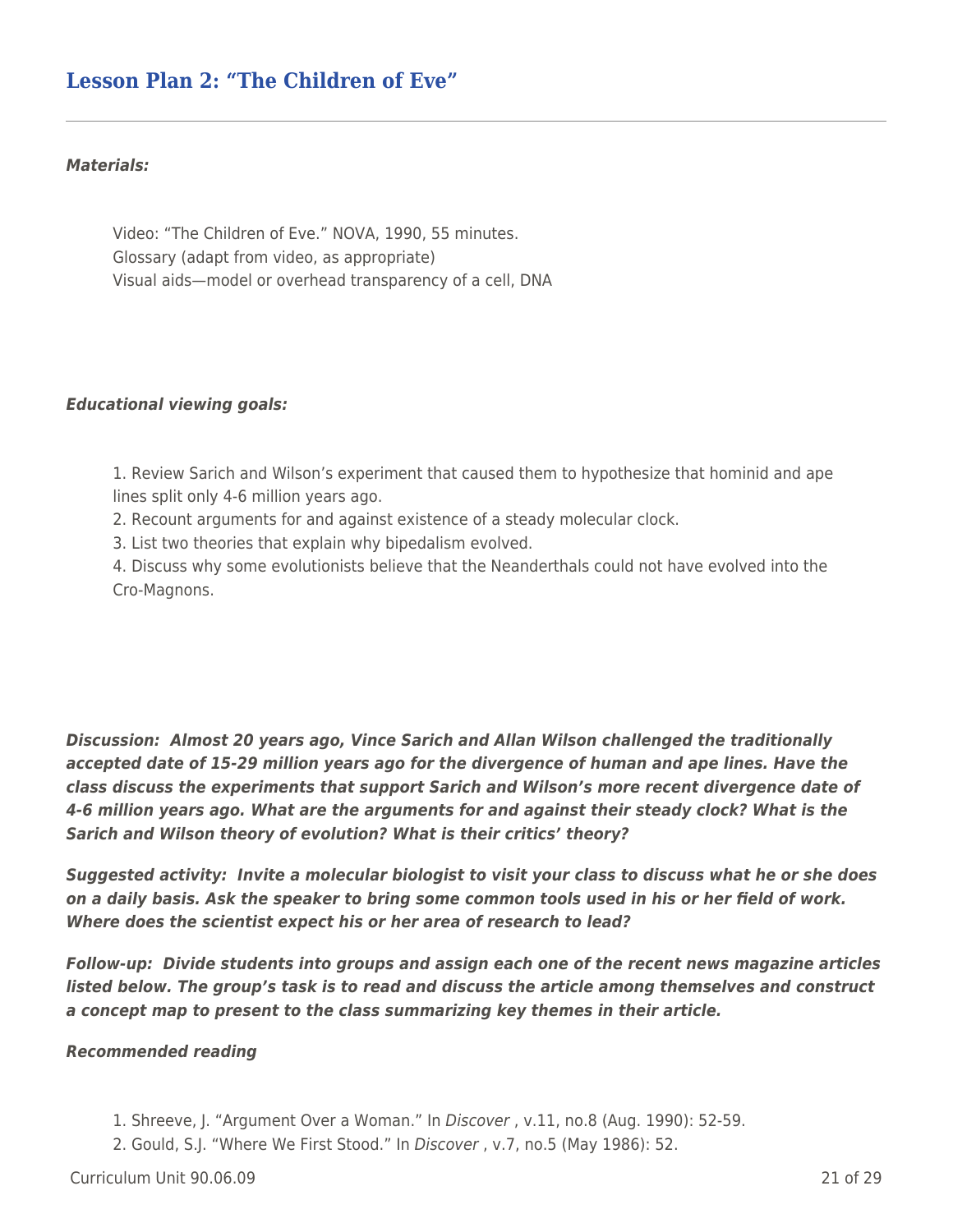3. Pfeiffer, J. "Cro-Magnon Hunters Were Really Us, Working out Strategies for Survival." In Smithsonian (Oct. 1986): 75.

4. "The Search for Adam and Eve." In Newsweek , (Jan. 11, 1988): 46-52.

## **Lesson Plan 3. Modeling Structures of DNA and RNA**

### *Materials:*

One roll of adding machine tape, felt pens stapler, scissors, masking tape for each group 8 different colors of construction paper to cut to about 3" x 5" pieces (for consistency in the room, assign colors to A, C, T, G, U, phosphate, ribose sugar, and deoxyribose sugar)

## *Objectives:*

- 1. Students will practice cooperative learning in small task groups.
- 2. Students will assemble materials to form the nucleotides needed to form DNA and RNA.
- 3. Students will be able to construct and sketch a model of the DNA molecule, labeling all component molecules.
- 4. Students will be able to demonstrate and explain replication using their models.
- 5. Given a DNA molecule model, students will be able to demonstrate transcription (conversion of DNA code into RNA code)
- 6. Students will be able to identify quickly DNA and RNA models and compare and contrast them.

#### *Procedures:*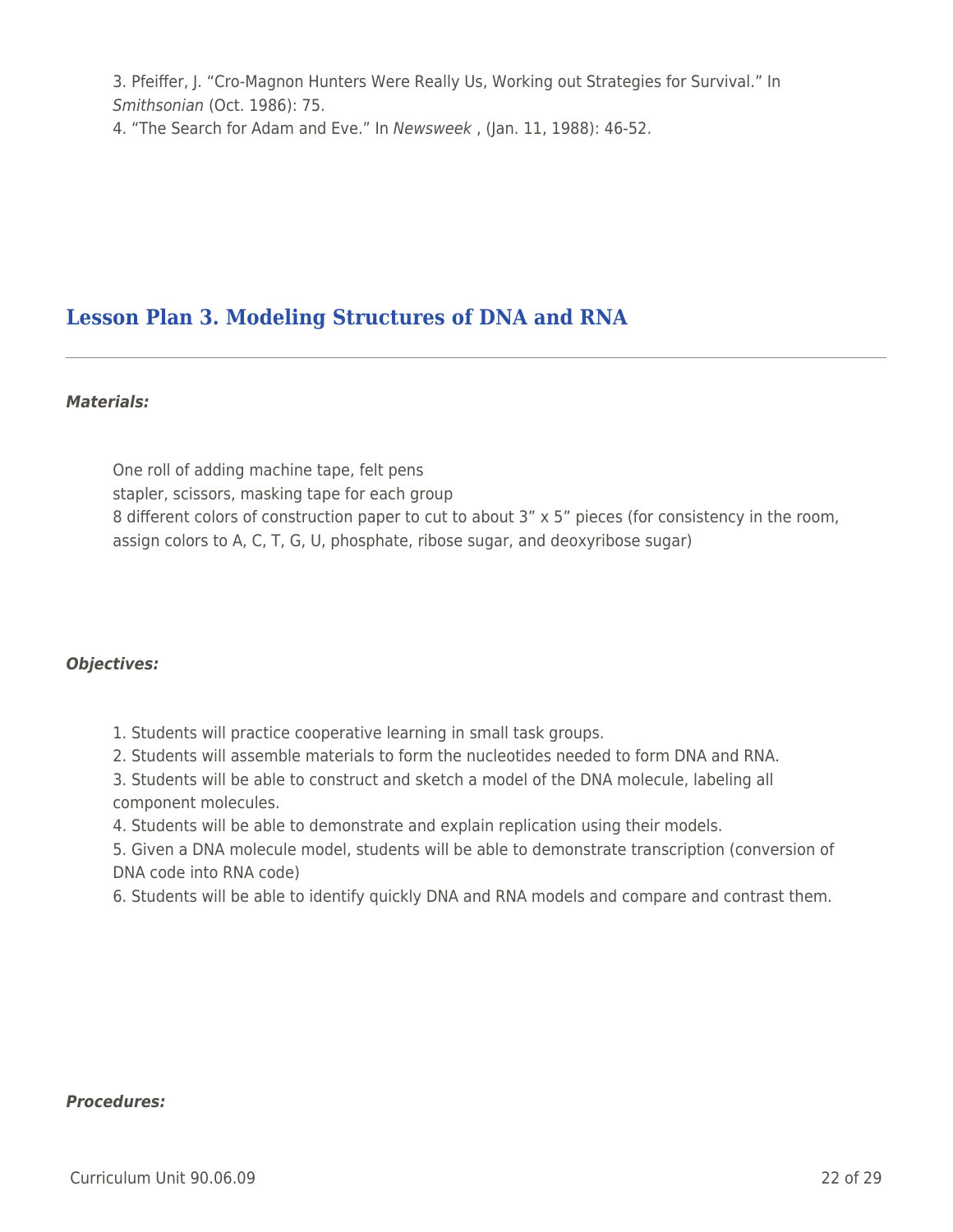1. Divide the class into task teams of 3-5.

2. Each group should devise paper shapes and label them to represent models for the bases Adenine, Thymine, Cytosine, Guanine, and Uracil so appropriate pairs fit together like jigsaw pieces. (Teacher should provide a sample)

3. Decide paper shapes and colors to represent phosphate, ribose, and deoxyribose, and label "PO3," "r," or "d" appropriately.

4. Groups should construct 5 paper nucleotide models (using bases A, C, T, G, U)

5. Construct a paper model of a DNA sequence encompassing at least 15 base pairs—the adding machine tape will serve as spines of the "ladder."

6. Once teacher has checked the original DNA, it should be "unzipped" and replicated. One of the daughter models should be hung on the wall or bulletin board.

7. The second daughter DNA should be unzipped and transcribed into two separate strands of RNA. The RNA strands should also then be taped or tacked on the wall.

8. Upon completion of constructions, the group should clean up and sit together to fill out lab report forms, answering all questions to review the work which has been accomplished.

*Debriefing: Cooperative exercises should be followed by class discussion focused on the performance of the task groups. How did the group proceed? What decisions had to be made? How? Who had good ideas? What behaviors were helpful/unhelpful? Did everyone participate?* Collect and grade the lab reports to verify content learning in the lesson. Save the models of DNA and RNA for a follow-up session in which the same teams will have a chance to use their RNA to sequence proteins in simulated ribosomes.

## **Lesson Plan 4. Lecture Notes: Comparative Scale of Genome**

A full page illustration (in miniature below) can be easily converted into an overhead transparency to assist students in grasping the scale of the genome mapping project.

"Mapping" the human genome is a huge task which involves determining the sequence of some 3 billion base pairs in a single cell. The number of base pairs of DNA can be thought of as roughly equal to the total number of people on earth. Thus, if a physical map could be drawn showing the identity and location of each living person on earth, this mapping feat would be comparable in scale to what molecular biologists hope to accomplish in the next 15 years with the genome.

Using the single cell-earth and base pairs-people scales, chromosomes (50 to 250 million base pairs each) are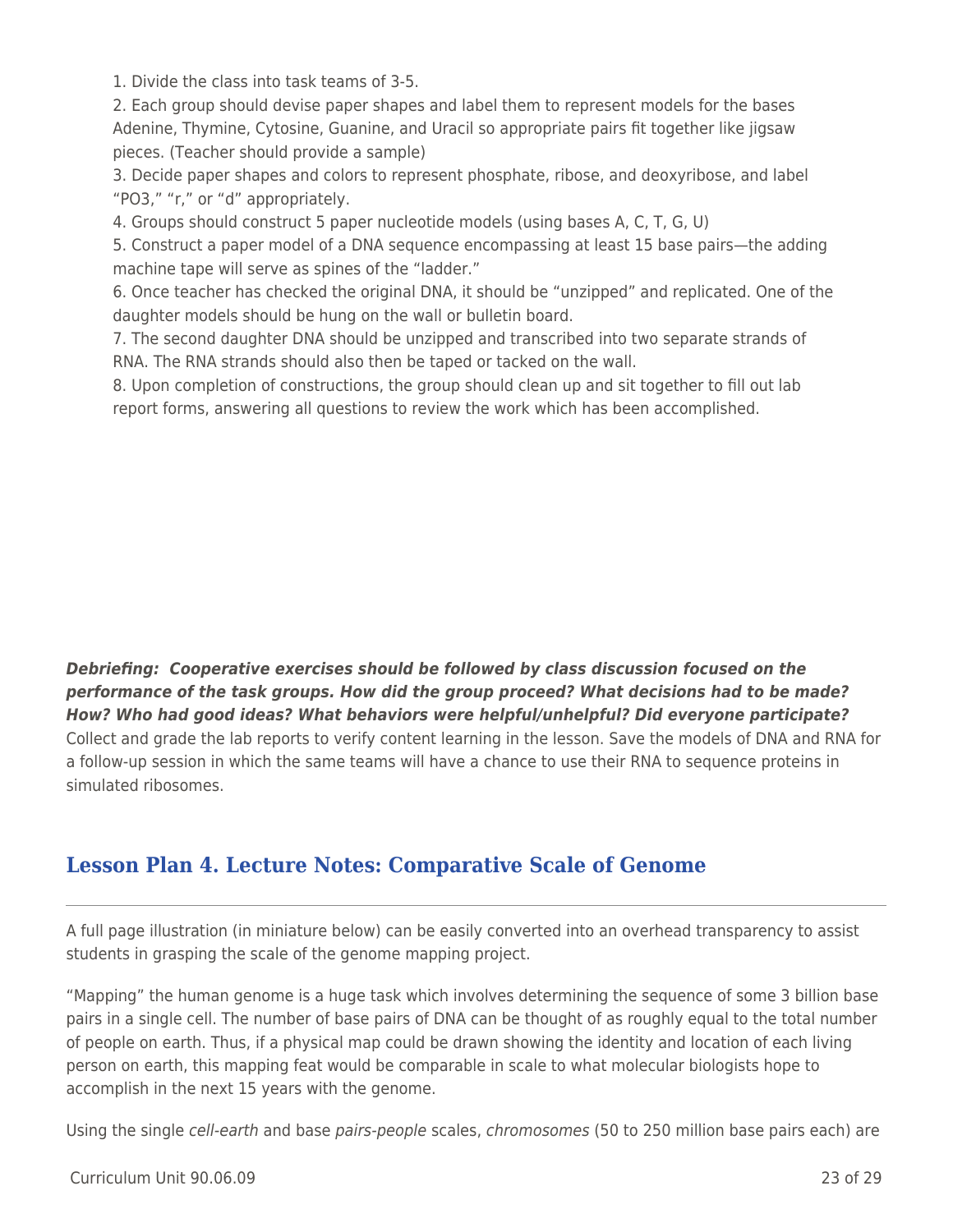analogous to countries, and genes (thousands to millions of base pairs) to *towns*. Between chromosomes and genes in size are chromosome fragments (1-50 million bp) and on the comparative scale a fragment is analogous to a county .

### (figure available in print form)

FIGURE LP-1: Comparative Scale of Genome Mapping

(Courtesy of U.S. Congress, Office of Technology Assessment. Mapping Our Genes — The Genome Projects: How Big, How Fast? . OTA-BA-373)

If students can begin to grasp the scope of the genome project in these terms, they may understand why it will take so long and why emerging technologies for automatic sequencing of portions of DNA are so useful. Questions should be raised for further exploration and discussion: Is the genome project "big science" in the classic sense of the Manhattan Project and Moon Landing of previous decades or the Superconducting Supercollider of this decade? Is the genome project worth the estimated cost of 3 billion dollars? A little research will quickly uncover strong arguments for either side of this question and an interested group of students might enjoy staging a debate on this topic for the class.

# **Lesson Plan 5: "Paper Clip Plasmids"**

(A Hands-on Investigation of Recombinant DNA technology)

Although this activity is intended for students who have a good grasp of genetics, including information transfer, DNA, RNA, and the genetic code, it can also be presented to introduce students to the concepts of DNA and RNA molecular formation by pairing of bases. The manipulation of colorful chains of paper clips ("pop-beads" make an appealing substitute), following of directions to construct a letter-color "code," removing a short sequence of code, and figuring out how to attach a portion of DNA strands to a plasmid ring may provide graphic illustration which will lead to further curiosity and inquiry as the cognitive understanding develops. And besides, it is fun!

Complete instructions for this lesson, far too extensive to be printed in this unit, are available in the flyer, "National Science and Technology Week '88: Genetic Engineering: from the Industrial Biotechnology Association," 1625 K Street, N.W., Suite 1100, Washington, D.C. 20006; or (202) 857-0244. Materials can be obtained from any stationery store for less than ten dollars. For advanced students or a special project, this lesson is highly recommended.

Video Resources: "Creation, Evolution, and the Human Genome"

(In just a short time since the compilation of these suggested resources, I have discovered that nearly all of the NOVA and Smithsonian videos can be obtained through public library loan systems. The Hawkhill Videos can be rented or purchased from Hawkhill Associates, Inc., 125 East Gilman Street, Madison, Wisconsin 53703. Both the feature films—"Inherit the Wind" and "Race for the Double Helix"—can now be obtained from several of the larger chains of video rental stores.)

"Tales of the Human Dawn." Smithsonian World, 60 min., 1990.

Search for human origins, chiefly through fossil and bone studies; excellent timeline of hominid ancestors.

Curriculum Unit 90.06.09 24 of 29 "Children of Eve." NOVA, 60 min., 1990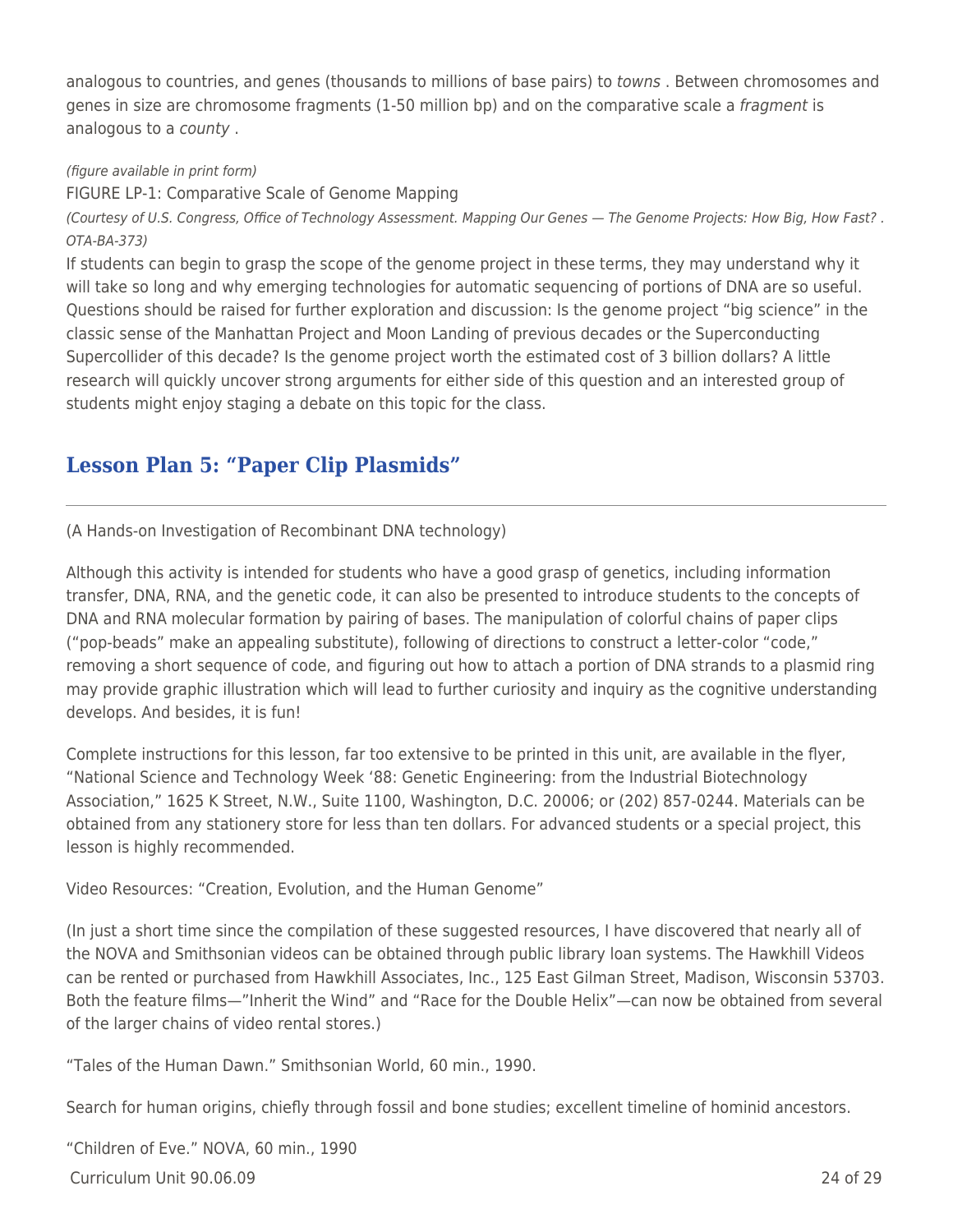The case for human and ape divergence based on DNA studies; review of Sarich's and Wilson's molecular clock hypothesis.

"The Gene." Hawkhill Videos, 60 min., 1989.

Two 30 minute segments, one on the history of genetics, the other on genes and how they work. Good basic information and illustrations of DNA and genetic engineering.

"God, Darwin, and Dinosaurs." NOVA, 60 min., 1989.

Documents the creation-evolution controversy and uses the debate to explore the question, "What is science?"

"Evolution." Hawkhill Videos, 60 min., 1989.

Human evolution and family trees as seen primarily by paleoanthropologists. Interviews with Louis Leaky, Jane Goodall, and others on their field studies.

"Decoding the Book of Life." NOVA, 60 min., 1989.

Explanation of DNA as the code for all life; excellent graphics showing unwinding of DNA molecule to examine and explain base pair sequences.

"Inherit the Wind." (feature movie) 120 min.

Two versions of this movie have been made based on the play about the famous 1925 Scopes Trial. The original starring Spencer Tracy is excellent, but students may prefer the somewhat more recent remake. Good entertainment for those interested in the trial and its dramatic development.

"Race for the Double Helix." A&E Films, 106 min., 1987.

First produced by BBC as "Life Story," this film portrays the discovery of the structure of DNA. Jeff Goldblum plays a rather manic Jim Watson, and Tim Pigott-Smith plays Francis Crick. In reviewing the film himself, Crick said that "it certainly gets [across] the obvious fact that scientific research is performed by human beings, with all their virtues and weaknesses." Enjoyable, but students are apt to find it a bit slow paced and heavily laced with science dialogues.

## **Notes**

- 1. Gilbert and M.D. Lemonick, "Greatest Unanswered Questions of the 20th Century," 34-61.
- 2. Mark Twain, Adventures of Huckleberry Finn , 121.
- 3. P. Dunne, "Dissent, Dogma, and Darwin's Dog," 84
- 4. R.L. Herrmann, "Coping With Creation/Evolution," in Teaching Science in a Climate of Controversy , 9-12.
- 5. P. Dunne, op. cit.
- 6. D.M. Raup, "Evolution and the Fossil Record," 289.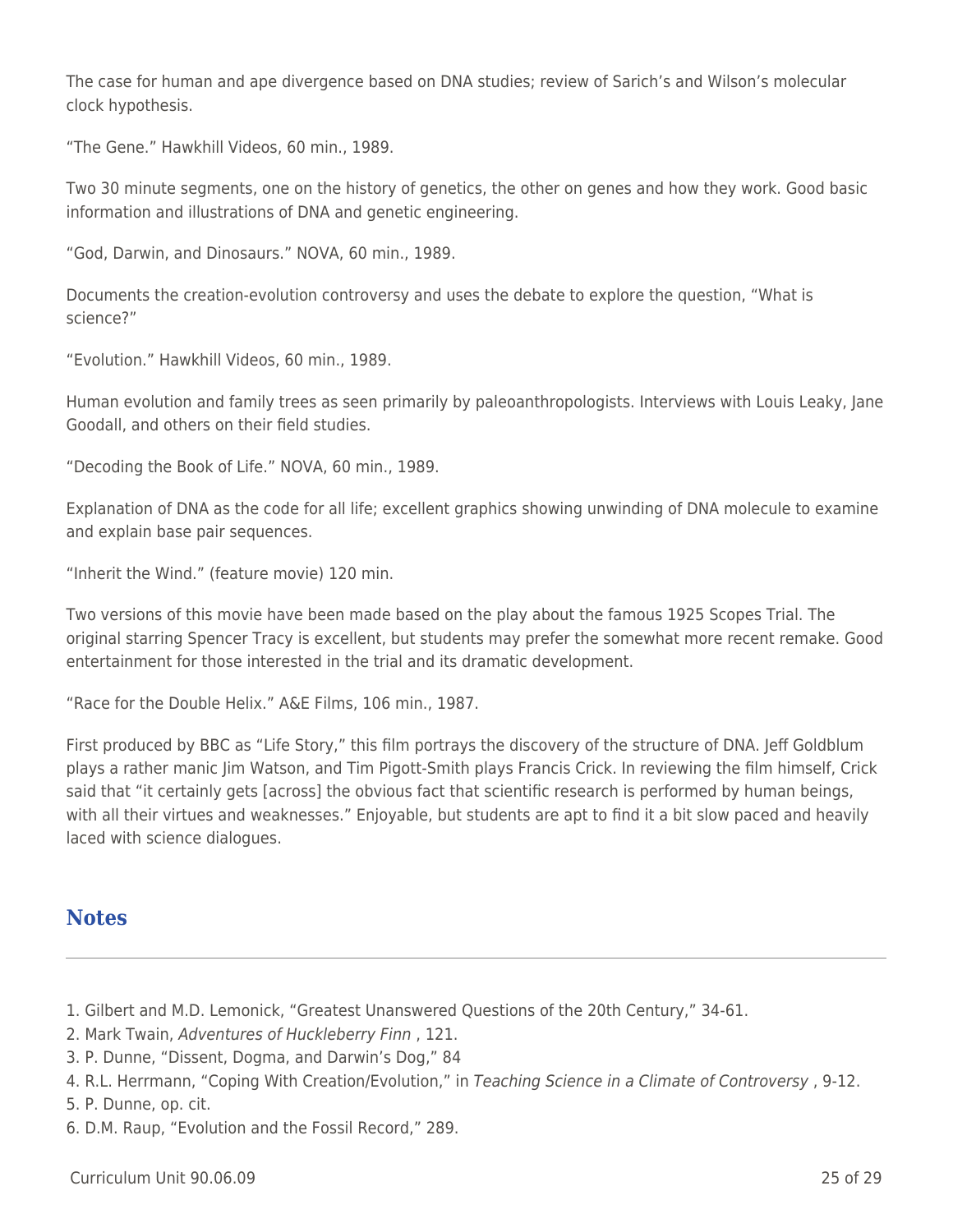7. E.J. Larson, Trial and Error: The American Controversy over Evolution and Creation , 18.

8. R.L. Herrmann, op. cit ., 8.

9. S.J. Gould, "Evolution, Extinction and the Movies," 19.

10. Ibid .

11. W.V. Mayer, "Evolution: Yesterday, Today, Tomorrow," in The Humanist , 16.

12. Ibid .

13. from general historical information in M. Bramwell, Understanding Evolution .

14. W. Mayer, op. cit .

15. Quoted in James Rachels' Created From Animals, as cited in review by Robert Wright, "The New York Times Book Review," (July 29, 1990): 27.

16. See bibliography for recent Newsweek and Discover articles.

17. M. Edey and D. Johanson, "Lucy." in The Beginnings of Mankind , 51-54.

18. W. Mayer, op. cit .

19. J. Darnell, H. Lodish, D. Baltimore, Molecular Cell Biology , 11.

20. Ibid .

21. J. Shreeve, "Argument over a Woman," in Discover , 54.

22. Ibid ., 52.

- 23. F. Crick. What Mad Pursuit , 61.
- 24. Human Genome 1989-90 Program Report , 122.
- 25. M. Seashore, "The Human Genome," (Lecture) Yale-New Haven Teachers Institute , April 3, 1990.
- 26. Human Genome Program Report , p.124.

27. U.S. Congress, Office of Technology Assessment. Mapping Our Genes-The Genome Projects: How Big, How Fast? , OTA-BA-373, U.S. Government Printing Office, Washington, DC. April, 1988.

28. Ibid .

29. Ibid .

30. Ibid .

31. S.J. Gould, op. cit .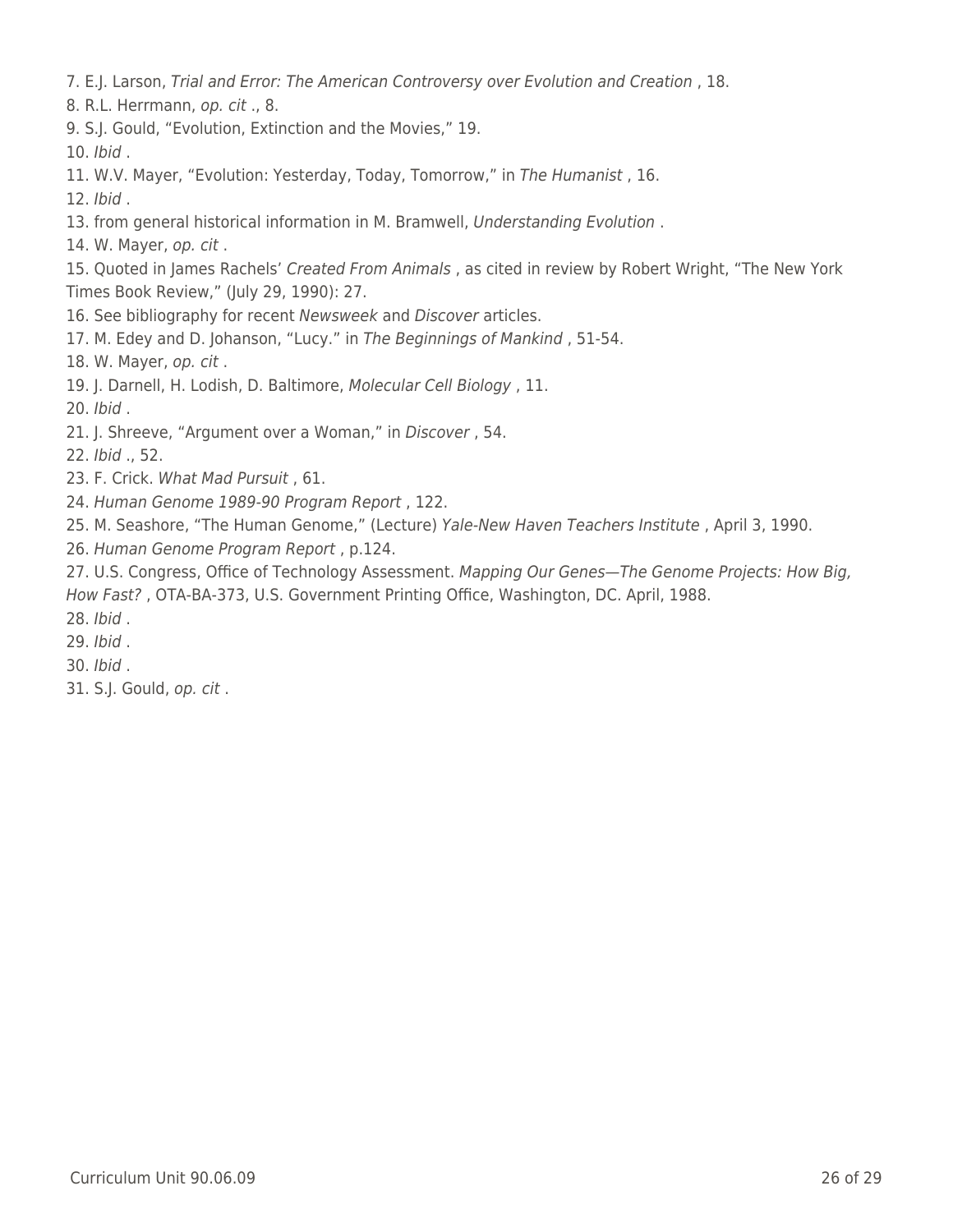## **Annotated Bibliography**

(\* indicates that the listing is recommended all or in part for students)

\*Baskin, Y. The Gene Doctors — Medical Genetics at the Frontier . New York: William Morrow and Company, 1984. Provides an overview of gene therapy and the technology which will literally shape human futures. Conveys the drama of men and women at the frontiers of science.

\* Biological Science — A Molecular Approach , Sixth Edition. Lexington: D.C. Heath, 1990. Produced by the Biological Sciences Curriculum Study (BSCS), this should be in every classroom as a reference if not the standard high school text. It is readable, wellillustrated, and filled with a wealth of valuable teaching ideas and research suggestions.

Bowler, P. J. Evolution-The History of an Idea . Berkeley: University of California Press, 1984. History of science, good information about Darwin and the impact of his ideas on later scientists and thinkers.

\*Bramwell, M. Understanding Evolution . London: Usborne Publishing Limited, 1983. Simply written summary of historical facts about evolution.

\*Cantor, C.R., and Smith, C.L. "Mapping the Genome." In Biotechnology and the Human Genome: Innovations and Impact , edited by A.D. Woodhead and B.J. Barnhart, 11-28. New York: Plenum Press, 1988. One of the best articles in this collection; provides excellent overview of the genome mapping project scope, goals, implications for the future. Technical, but worth having students struggle with.

\*Crick, F. What Mad Pursuit . New York: Basic Books, 1988. Crick's account of the discovery of DNA, a companion piece to Watson's earlier version. Filled with amusing anecdotes and quotable quotes as he reflects on the nature of the discovery and its significance. If you are more interested in the story than the scientific details, he even tells you which chapters to skip! (But don't!)

Darnell, J., Lodish, H., and Baltimore, D. Molecular Cell Biology . New York: Scientific American Books, 1990. Used as a graduate text, this book provides a brief history of molecular biology and very detailed information along with excellent color illustrations.

\*Dawkins, R. The Selfish Gene . New York: Oxford University Press, 1976. Explanation of animal behavior and morphology by postulating the role of genes. An early attempt to bridge the old morphological and new molecular thinking in evolution.

\*Dunne, P. "Dissent, Dogman, and Darwin's Dog." In Time (15 January 1990): 84.

\*Dyson, F. Origins of Life . New York: Cambridge University Press, 1985. Delivered as a lecture series, this brief text is first a history of theories and experiments concerned with the origin of life and second the attempt of a new hypothesis that "life began twice"—once with non-replicating cells, and later with genes which originated as parasites infecting the cells.

Edey, M.A. and Johanson, D. "Lucy." In The Beginnings of Mankind , Edey and Johanson, 51-54. New York: Simon and Schuster, 1981. The thrill and excitement of finding a unique hominid fossil is told in a lively story.

Eiseley, L. Darwin's Century . New York: Doubleday, 1961. A classic historical treatment of evolutionary developments in geology, biology, anthropology, and Western intellectual thought.

Eldredge, N. Time Frames . New York: Simon and Schuster, 1985. Very readable account of how a modern paleontologist views evolution. Eldredge works with trilobite fossils and draws his conclusions from field and lab research wholly different from that of molecular biologists.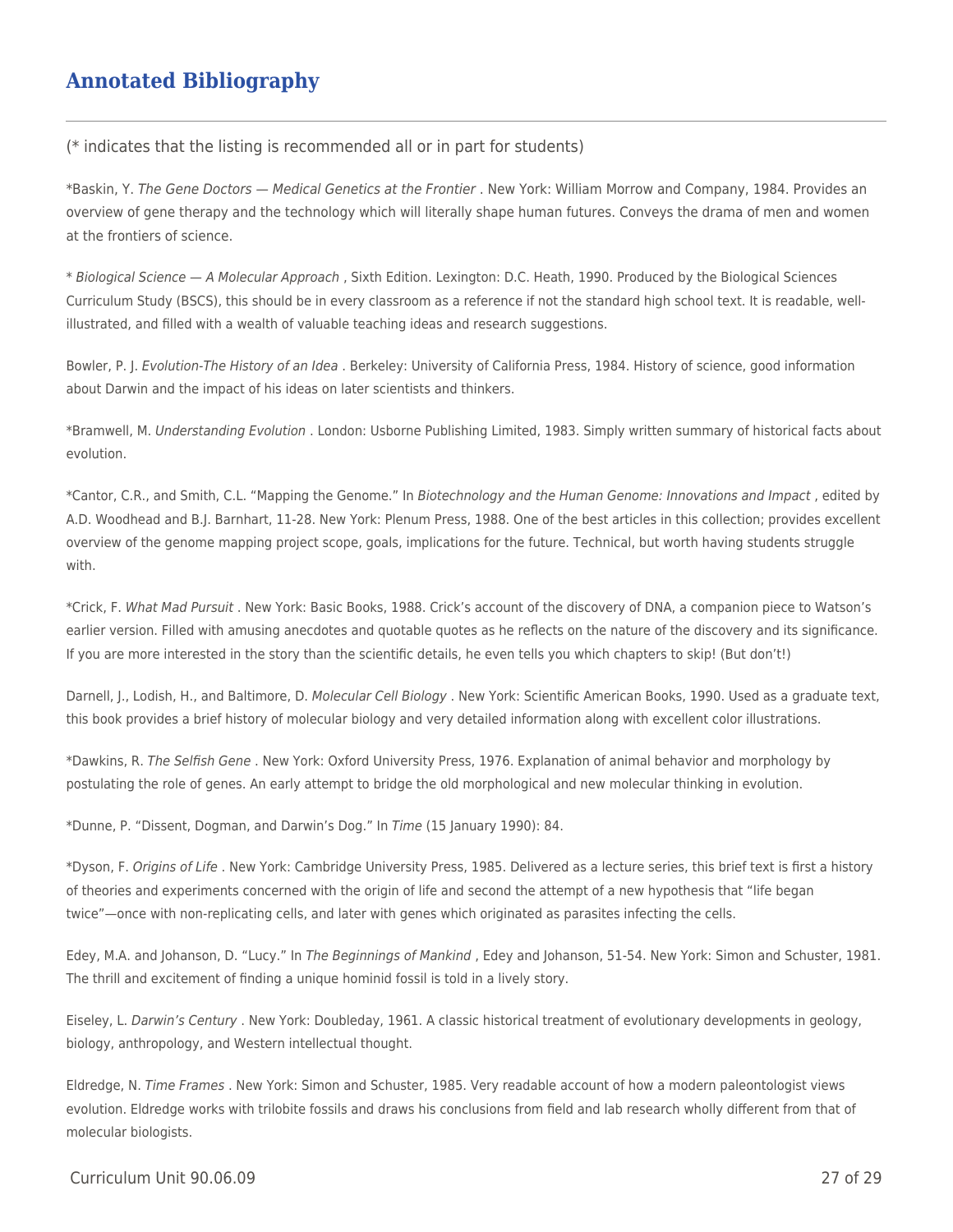\*Gilbert, S. and Lemonck, M.D., "Greatest Unanswered Questions of the 20th Century." In Science Digest , v.93, no.10 (1985): 34-61. Twenty questions and short, provocative articles.

\*Gould, S.J. "Evolution, Extinction and the Movies." In Time (14 May 1990) 19. Interview with the renowned paleontologist.

\*Gould, S. J., Wonderful Life . New York: W.W. Norton and Company, 1989. Discusses the nature of history and evolution using Burgess shale formation in Canadian Rockies as his reference point. Fossils from this shale reveal a whole diverse line of organisms which reached an evolutionary dead end. Reflections on Darwinian theory of selection by the foremost Darwinist of the present in America.

Herrmann, R.L., Teaching Science in a Climate of Controversy . Ipswich: American Scientific Affiliation, 1986. Published by a dedicated group of "Christian scientists" seeking open dialogue on evolution and creation.

\*Hsu, K. J., The Great Dying . New York: Harcourt Brace Javanovich, 1986. Presents the theory of cosmic collision 65 million years ago which caused dinosaurs and nearly all plant and animal organisms on earth to perish. Implications for evolution are dramatic. Hsu does field research in deep sea beds and geologic sites.

Judson, H.F., The Eighth Day of Creation . New York: Simon and Schuster, 1979. Extensive, detailed account of the development of molecular biology with emphasis on discoveries and remarkable scientist who made them.

\*Keller, E.F., A Feeling for the Organism . New York: W.H. Freeman, 1983. Excellent scientific biography of the life and accomplishments of Barbara McClintock, a female scientist who won a Nobel Prize for her study of corn chromosomes, leading to breakthroughs in understanding of inheritance.

\*Lambert, D. Field Guide to Early Man . New York: Facts on File Publications, 1987. Excellent diagrams and sketches of human family tree. For fossil finders and bone enthusiasts, this text provides morphological data in simple form.

Lewin, B. Genes IV . New York: Oxford University Press, 1990. Latest version of the text used in many graduate school courses on genetics. Thorough, detailed information and illustrations.

\*Lewin, R. Human Evolution — An Illustrated Introduction . New York: W.H. Freeman, 1984. Collected essays, well illustrated, on the theories and fossil evidence for human evolution. More technical than Lambert's Field Guide, superior graphics.

\*Shreeve, J. "Argument Over a Woman." In Discover , v.11, no.8 (Aug. 1990): 54. Update on the bones versus genes controversy about traces of human origins.

\*Twain, Mark. Huckleberry Finn . New York: Signet Books, 1959. The classic Twain with philosophical Huck.

\*Wambaugh, J. The Bloodling . New York: Bantam Books, 1989. Dramatic true story of the first murder case solved (in England) by use of "genetic fingerprinting." The pace lags a bit and DNA fingerprints are not adequately explained, but this is a classic tale with significance for modern forensics and law enforcement.

\*Watson, J.D. The Double Helix . New York: Signet books, 1968. Watson's personal account of the discovery of the structure of DNA. Lively, brash, opinionated, this account will make scientists come alive for students. Crick's version, 20 years later, is a much more reasoned and mellowed one.

Mapping Our Genes — The Genome Projects: How Big, How Fast? U.S. Congress, Office of Technology Assessment, OTA-BA-373, Washington, D.C.: 1990.